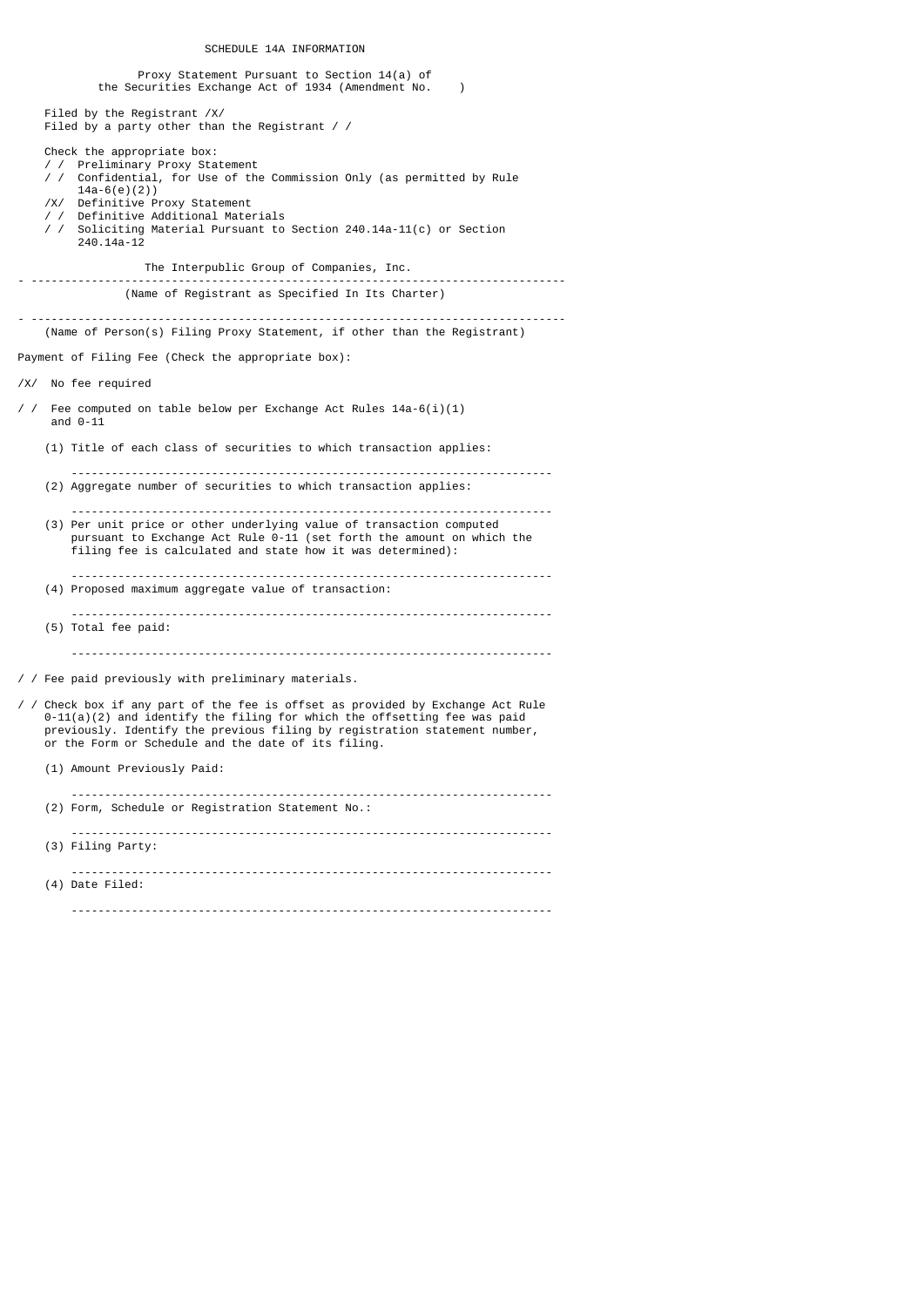### THE INTERPUBLIC GROUP OF COMPANIES, INC. 1271 AVENUE OF THE AMERICAS NEW YORK, NEW YORK 10020

April 17, 1998

Dear Stockholder:

 You are cordially invited to attend the Annual Meeting of Stockholders of The Interpublic Group of Companies, Inc., to be held at 9:30 A.M. Eastern Time, on Monday, May 18, 1998. The meeting will be held in the Auditorium of the Equitable Center, 787 Seventh Avenue, New York, New York.

 The business to be considered is described in the attached notice of the meeting and Proxy Statement.

 In addition to these matters, there will be a report on the affairs of the Company, an opportunity for questions and comments by stockholders and a showing of selected commercials recently produced by the Company's subsidiaries.

We hope you will be able to attend.

 $Sineerely,$ PHILIP H. GEIER, JR.

CHAIRMAN OF THE BOARD

AND CHIEF EXECUTIVE OFFICER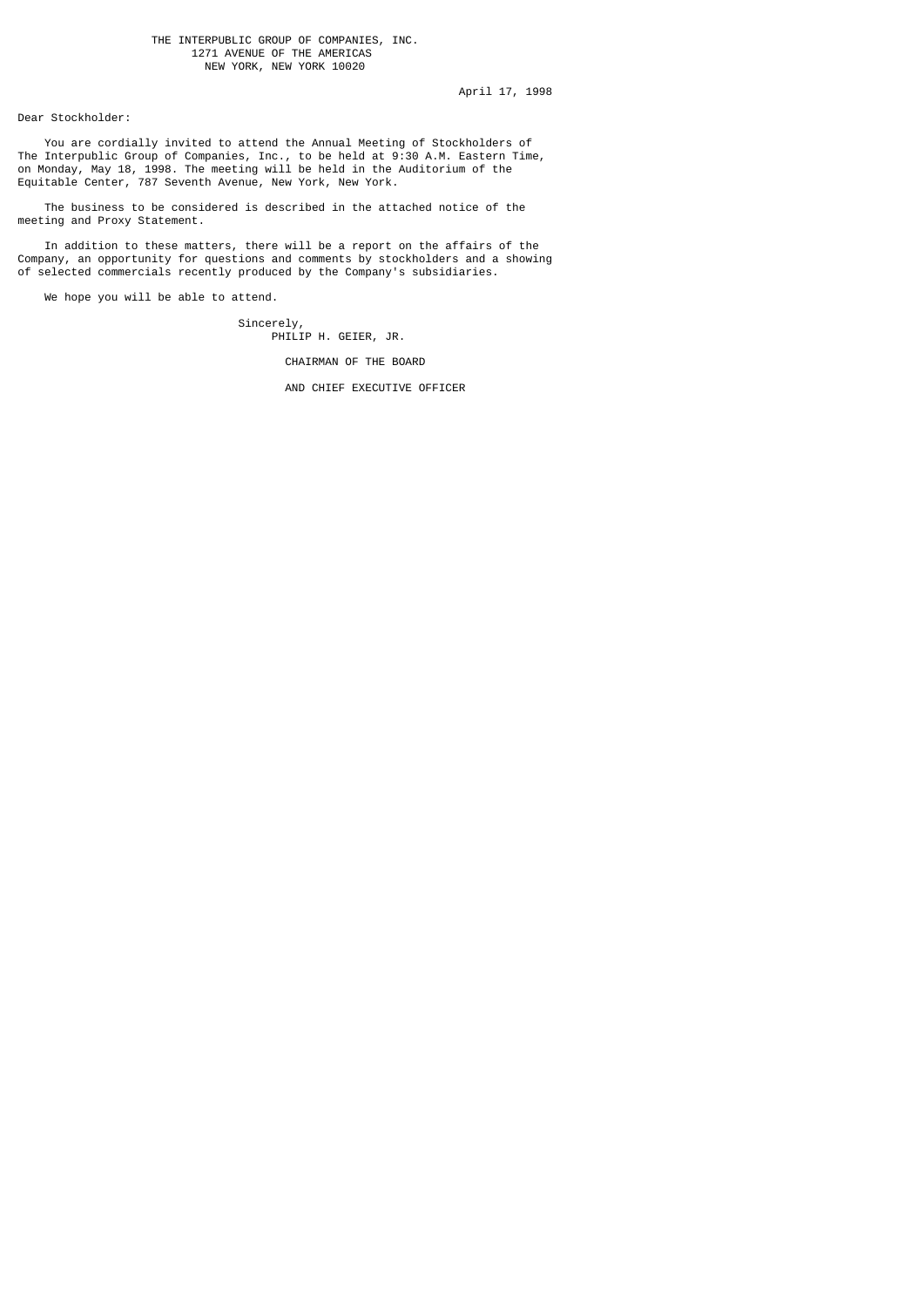### THE INTERPUBLIC GROUP OF COMPANIES, INC. 1271 AVENUE OF THE AMERICAS NEW YORK, NEW YORK 10020

# ------------------------

### NOTICE OF ANNUAL MEETING OF STOCKHOLDERS TO BE HELD MAY 18, 1998

 The Annual Meeting of Stockholders of The Interpublic Group of Companies, Inc. (the "Company") will be held in the Auditorium of the Equitable Center, 787 Seventh Avenue, New York, New York, on Monday, May 18, 1998, at 9:30 A.M., Eastern Time, for the following purposes:

1. To elect 11 directors;

 2. To consider and act upon a proposal to confirm the appointment of Price Waterhouse LLP ("Price Waterhouse") as independent accountants of the Company for the year 1998;

 3. To consider and act upon a proposed stockholder resolution regarding Northern Ireland; and

 4. To transact such other business as may properly come before the meeting and any adjournment thereof.

 The close of business on March 23, 1998, has been designated as the record date for the determination of stockholders entitled to notice of and to vote at this meeting and any adjournment thereof.

> By Order of the Board of Directors, NICHOLAS J. CAMERA SECRETARY

Dated: April 17, 1998

 Whether or not you plan to attend the meeting in person, please fill in, sign, date and promptly return the enclosed proxy in the accompanying envelope, which requires no postage if mailed in the United States. The proxy is revocable, so that you may still vote your shares in person if you attend the meeting and wish to do so.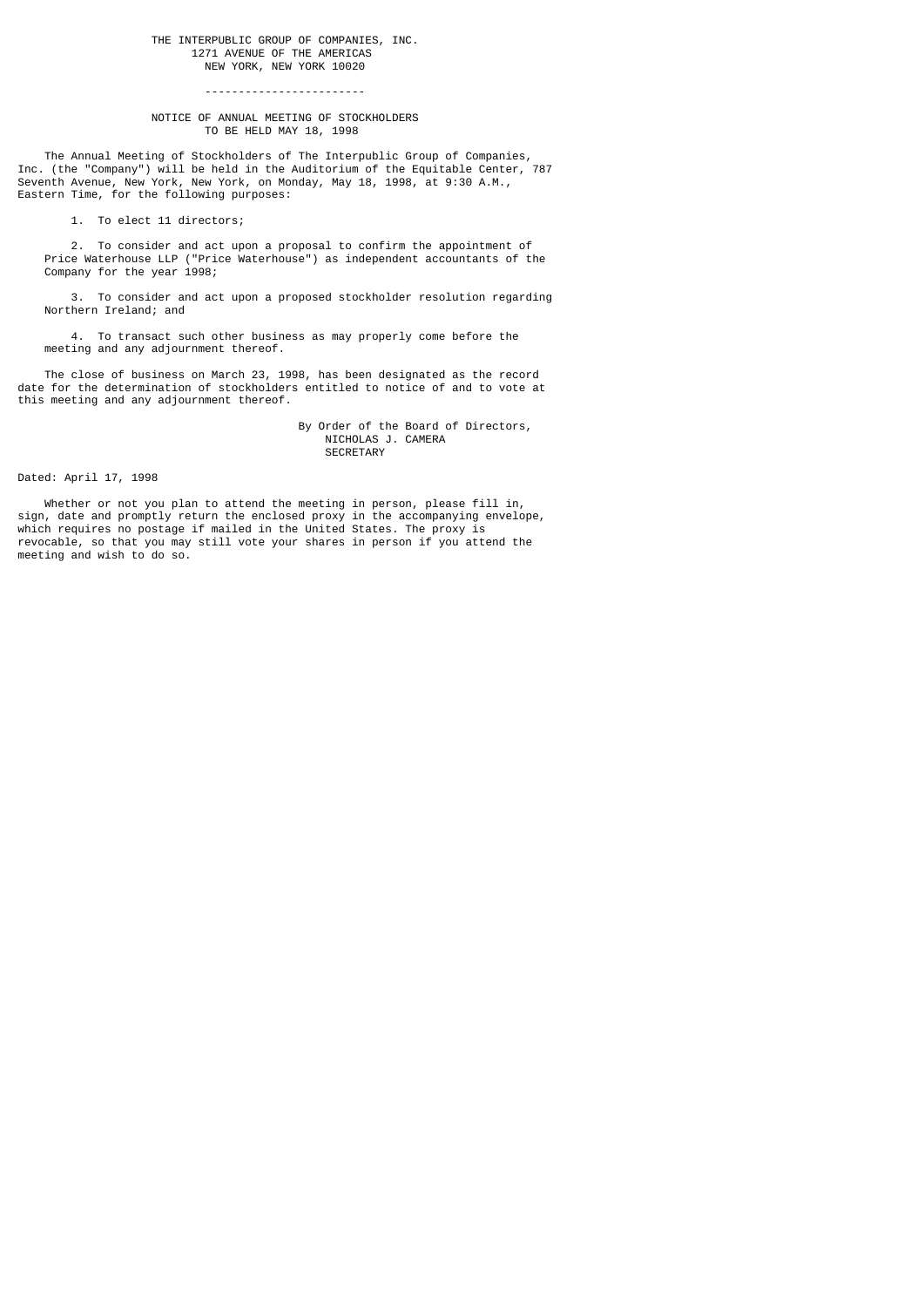# --------------------- PROXY STATEMENT

### ---------------------

# **GENERAL**

### INTRODUCTION

 This Proxy Statement is furnished in connection with the solicitation by the Board of Directors (the "Management") of The Interpublic Group of Companies, Inc. ("Interpublic" or the "Company") of proxies to be voted at the Annual Meeting of Stockholders, which will be held in the Auditorium of The Equitable Center, 787 Seventh Avenue, New York, New York, at 9:30 A.M., Eastern Time, on Monday, May 18, 1998.

 The address of the Company's principal executive office is 1271 Avenue of the Americas, New York, NY 10020. This Proxy Statement and the enclosed form of proxy are first being sent to stockholders on or about April 17, 1998. The Company's Annual Report to Stockholders was first sent to stockholders on or about March 31, 1998.

 Any proxy given in response to this solicitation may be revoked at any time before it has been exercised. The giving of the proxy will not affect your right to vote in person if you attend the meeting. If you do not attend the Annual Meeting, or if you attend but do not vote in person, the shares represented by your proxy will be voted in accordance with your instructions on the matters set forth in items 1 through 3. If no voting instructions are given with respect to any one or more of the items, a duly executed proxy will be voted on the uninstructed matters as follows: FOR Management's nominees for election as directors, FOR the confirmation of Price Waterhouse LLP ("Price Waterhouse") as independent accountants for 1998 and AGAINST the stockholder resolution regarding Northern Ireland. A duly executed proxy also will be voted in the discretion of the proxy holder on any other matter arising and voted upon at the meeting.

# OUTSTANDING SHARES

 The record date for the Annual Meeting is March 23, 1998. The outstanding capital stock of the Company at the close of business on March 23, 1998 consisted of 131,754,675 shares of Common Stock. Each share of Common Stock is entitled to one vote on all matters that are submitted to a vote of stockholders at the meeting. The following table sets forth information concerning direct and indirect beneficial ownership of the Company's Common Stock as of December 31, 1997 by persons known to the Company to have beneficial ownership of more than 5% of the Common Stock of the Company:

| NAME AND ADDRESS<br>OF BENEFICIAL OWNER                            | AMOUNT<br>AND NATURE OF<br>BENEFICIAL<br>OWNERSHIP(1) | PERCENT<br>0F<br><b>CLASS</b> |
|--------------------------------------------------------------------|-------------------------------------------------------|-------------------------------|
| and subsidiaries<br>333 South Hope Street<br>Los Angeles, CA 90071 | 6,365,490(2)                                          | 5.1%                          |

- ------------------------

- (1) Securities and Exchange Commission rules deem a person to be the beneficial owner of a security (for purposes of the proxy statement disclosure) if that person has or shares either or both voting or investment power with respect to such security. Additionally, a security is deemed to be beneficially owned by a person who has the right to acquire beneficial ownership thereof within 60 days--for example, through the exercise of a stock option.
- (2) Based on information supplied by The Capital Group Companies, Inc. ("Capital") in a Schedule 13G filed with the Securities and Exchange Commission on or about February 10, 1998. Capital reports

(FOOTNOTES CONTINUED ON FOLLOWING PAGE)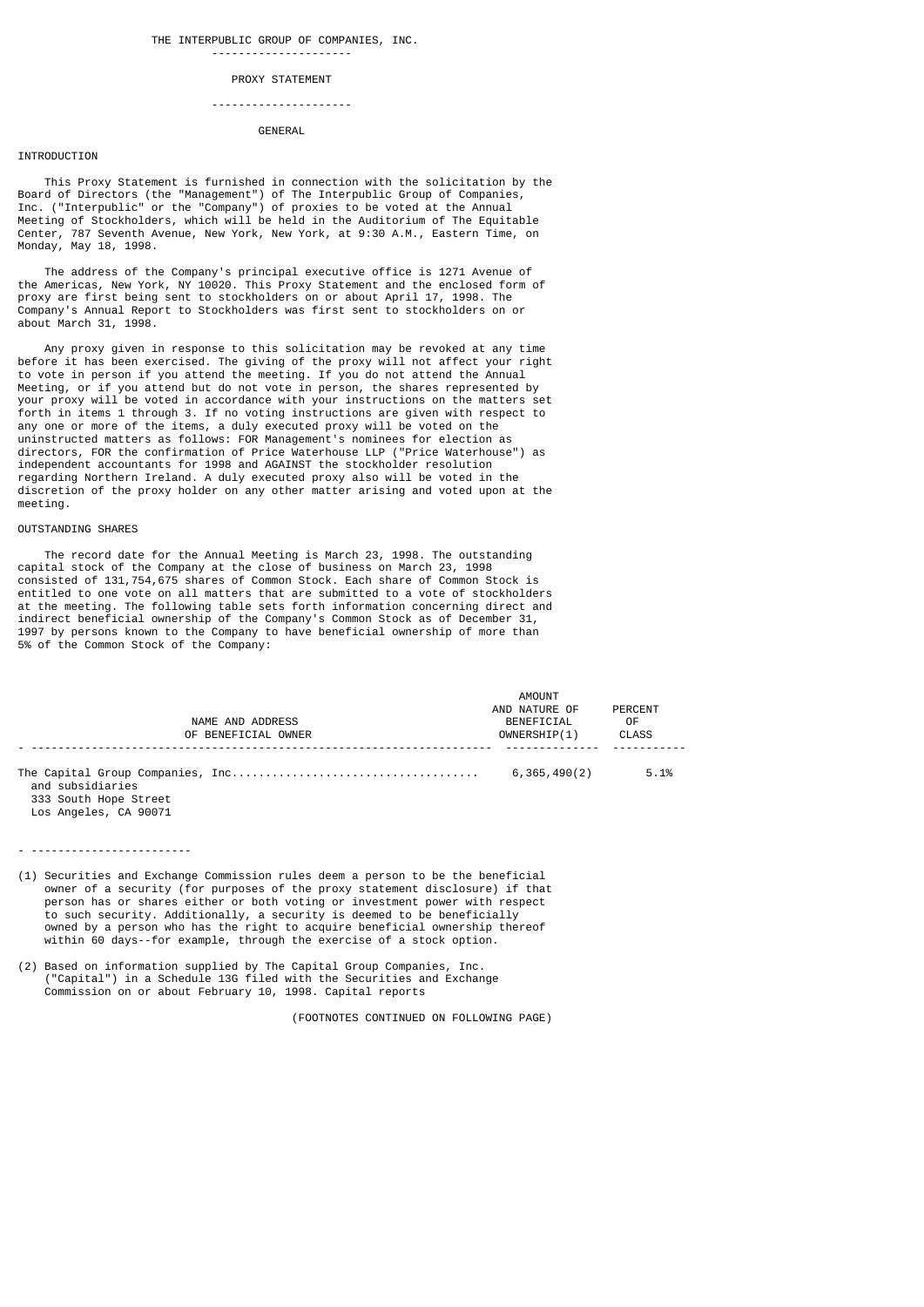### (FOOTNOTES CONTINUED FROM PRECEDING PAGE)

 that it is the parent holding company of a group of investment management companies that, by reason of their discretionary investment management activities, in the aggregate have sole voting power with respect to 2,411,040 shares of Common Stock and sole dispositive power with respect to 6,365,490 shares of Common Stock. Capital disclaims beneficial ownership of all such shares of Common Stock.

 The following table sets forth information concerning the direct and indirect beneficial ownership of the Company's Common Stock as of March 23, 1998 by each director, each nominee for election as a director, each executive officer named in the Summary Compensation Table below, and all directors and executive officers of the Company as a group:

| NAME OF BENEFICIAL OWNER                        | COMMON<br><b>STOCK</b><br>OWNERSHIP<br>(1)(2)(3) | <b>OPTIONS</b><br>EXERCISABLE<br>WITHIN 60 DAYS |
|-------------------------------------------------|--------------------------------------------------|-------------------------------------------------|
|                                                 | 365,489                                          | 470,715                                         |
|                                                 | 3,750                                            |                                                 |
|                                                 | 4,775                                            |                                                 |
|                                                 | 3,000                                            |                                                 |
|                                                 | 381,834                                          | 32,400                                          |
|                                                 | 800,599                                          | 510,300                                         |
|                                                 | 587,655                                          |                                                 |
|                                                 | 3,600                                            | 1,411                                           |
|                                                 | 769,902                                          |                                                 |
|                                                 | 3,000                                            |                                                 |
|                                                 | 5,100                                            | 1,411                                           |
| All directors and executive officers as a group | 3,172,084                                        | 1,269,263                                       |

### - ------------------------

- (1) Securities and Exchange Commission rules deem a person to be the beneficial owner of a security (for purposes of the proxy statement disclosure) if that person has or shares either or both voting or investment power with respect to such security. Additionally, a security is deemed to be beneficially owned by a person who has the right to acquire beneficial ownership thereof within 60 days--for example, through the exercise of a stock option. Common Stock ownership set forth in this table includes unvested shares of restricted stock awarded under the 1986 Stock Incentive Plan, the 1996 Stock Incentive Plan, the 1997 Performance Incentive Plan and the Interpublic Outside Directors' Stock Incentive Plan, respectively. Common Stock ownership in column one, together with options exercisable within 60 days in column two, constitute the entire direct and indirect beneficial ownership of Common Stock of each of the named persons and the group.
- (2) No individual identified in the table has beneficial ownership of more than 1% of the outstanding shares of Common Stock. The directors and executive officers as a group beneficially own 3.3387%.
- (3) Except for shares of Common Stock held by Mr. Puris, the beneficial ownership shown is direct. The shares shown as beneficially owned by Mr. Puris include 63,882 shares of Common Stock owned by his spouse.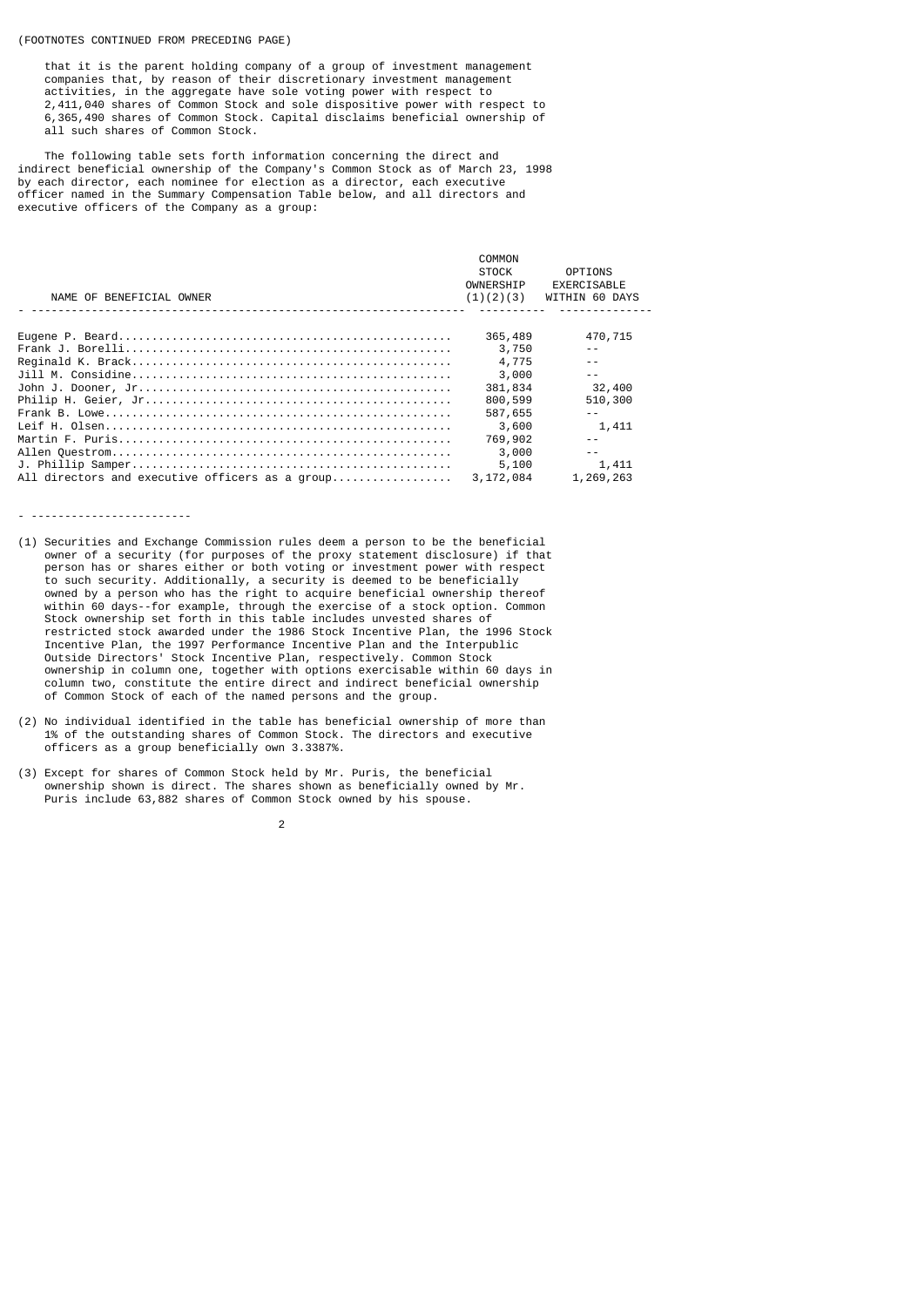### VOTING

 Election of directors will be decided by a plurality of the votes cast by the holders of shares of Common Stock present in person or by proxy at the meeting and entitled to vote. Approval of the proposals described in Items 2 and 3 will require the affirmative vote of a majority of the shares present in person or by proxy at the meeting and entitled to vote. The Company's transfer agent tabulates the votes. Abstentions and broker non-votes are each tabulated separately and are counted toward the quorum. For Items 2 and 3, shares that are the subject of an abstention are counted, whereas shares that are the subject of a broker non-vote are not counted, as shares entitled to vote on the particular matter.

#### STOCKHOLDERS' PROPOSALS TO BE PRESENTED AT 1999 ANNUAL MEETING

 Proposals of stockholders intended to be presented at the Annual Meeting of Stockholders scheduled to be held on May 17, 1999, must be received by the Company by December 26, 1998, in order to be considered for inclusion in the Company's Proxy Statement and form of proxy relating to that meeting.

### 1. ELECTION OF DIRECTORS

 The directors of the Company to be elected at the Annual Meeting will hold office until the next Annual Meeting of Stockholders and until their successors are elected and qualify or until their earlier death, resignation or removal. Certain biographical information concerning each of the Management's nominees is provided below. All of the nominees are currently serving as directors of the Company. The Management believes that each of the nominees will be available and able to serve as a director. However, if for any reason any of these persons should not be available or are unable to serve, proxies will be voted for the remainder of those nominated and, unless the size of the Board of Directors is reduced, for a substituted nominee designated by the Management.

 The following information with respect to the principal occupation or employment, recent employment history, age and directorships in other companies at February 27, 1998, has been furnished or confirmed to the Company by the respective nominees. Also listed are the committees of the Board of Directors on which each serves.

 McCann-Erickson WorldGroup, Ammirati Puris Lintas Worldwide and The Lowe Group are worldwide advertising agency systems owned by Interpublic.

 EUGENE P. BEARD has been Vice Chairman-Finance and Operations and Chief Financial Officer of the Company since 1995 and previously was Executive Vice President-Finance and Operations and Chief Financial Officer of the Company from 1985 to 1995. Mr. Beard has been a director of Interpublic since 1982.

He is a director of Brown Brothers Harriman--59 Wall Street Fund, Inc., Bessemer Trust Company Old Westbury Funds, Inc., and Micrografx, Inc. He also is a member of the Listed Company Advisory Committee to the Board of Directors of The New York Stock Exchange. Age 62.

CHAIRMAN OF THE FINANCE COMMITTEE. MEMBER OF THE EXECUTIVE POLICY COMMITTEE.

 FRANK J. BORELLI has been Senior Vice President and Chief Financial Officer of Marsh & McLennan Companies, Inc. since 1984. He is a director of Marsh & McLennan Companies, Inc., Mid Ocean Limited and United Water Resources, Inc. Mr. Borelli is past Chairman and a Director of the Financial Executives Institute and is also a Vice Chairman and Trustee of the New York City Chapter of the National Multiple Sclerosis Society and a Trustee of the Nyack Hospital. Mr. Borelli has been a director of Interpublic since 1995. Age 62.

CHAIRMAN OF THE AUDIT COMMITTEE. MEMBER OF THE COMPENSATION, EXECUTIVE POLICY AND FINANCE COMMITTEES.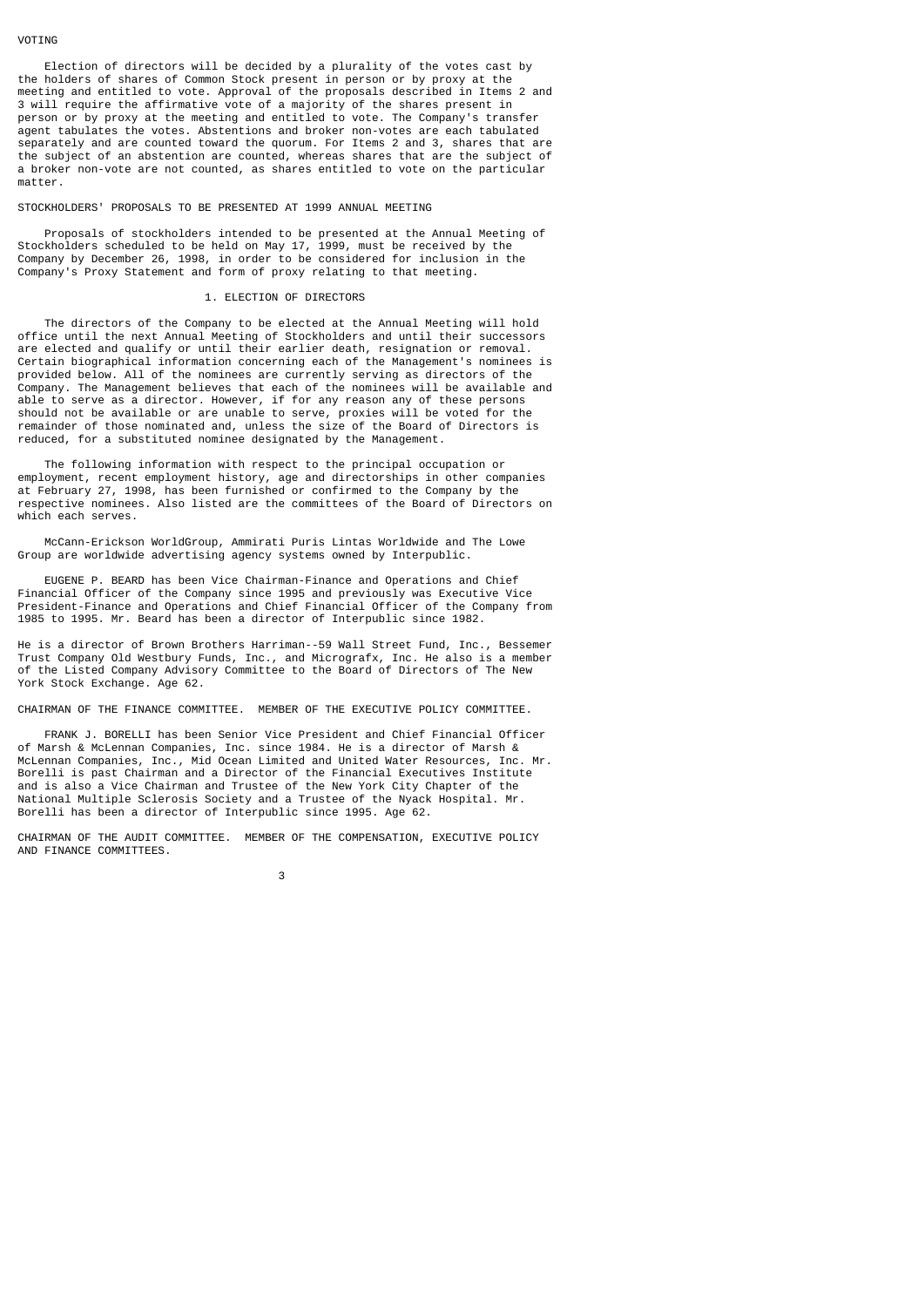REGINALD K. BRACK has been Chairman Emeritus of Time Inc. since July 1997. From September 1994 to June 1997, Mr. Brack was Chairman of Time Inc. and was its Chairman, President and Chief Executive Officer from December 1986 until August 1994. Mr. Brack has been a director of Interpublic since 1996. Age 60.

MEMBER OF THE AUDIT, COMPENSATION, FINANCE AND NOMINATING COMMITTEES.

 JILL M. CONSIDINE has been President of the New York Clearing House Association since 1993. The New York Clearing House Association is a private payments system, clearing interbank payments and checks. She was Chief Administrative Officer of American Express Bank Ltd. and a member of its Board of Directors from 1991 to 1993. Prior to that time she served as New York State Superintendent of Banks from 1985 to 1991. She is a trustee of Atlantic Mutual Insurance Company and a director of its affiliate Centennial Insurance Company. Ms. Considine has been a director of Interpublic since February 1997. Age 53.

MEMBER OF THE AUDIT AND COMPENSATION COMMITTEES.

 JOHN J. DOONER, JR. has been Chairman and Chief Executive Officer of McCann-Erickson WorldGroup since 1995 and previously was Chief Executive Officer of McCann-Erickson WorldGroup from 1994 to 1995. From 1992 to 1994, Mr. Dooner was President of McCann-Erickson WorldGroup. He served as President of McCann-Erickson North America from 1988-1992. Mr. Dooner has been a director of Interpublic since 1995. Age 49.

 PHILIP H. GEIER, JR., Chairman of the Board and Chief Executive Officer of the Company, has been a director of Interpublic since 1975. Mr. Geier was elected Chairman and Chief Executive Officer of the Company in 1980. Mr. Geier is a director of Fiduciary Trust Company International and Woolworth Corporation. Age 63.

CHAIRMAN OF THE EXECUTIVE POLICY COMMITTEE. MEMBER OF THE FINANCE COMMITTEE.

 FRANK B. LOWE, Chairman of The Lowe Group, has been a director of Interpublic since 1990. Mr. Lowe has served as Chairman of The Lowe Group since its founding in 1981 and also serves as Chairman of Octagon, Inc, a wholly-owned subsidiary of the Company, specializing in sports and events marketing. Age 56.

 LEIF H. OLSEN, President of Leif H. Olsen Investments, Inc., financial asset managers and economic consultants, has been a director of Interpublic since 1972. Mr. Olsen was Senior Vice President and Economist of First National City Bank (now Citibank, N.A.) until 1978, when he became Chairman of the Economic Policy Committee of Citibank, N.A., a post he held until 1985. He is a director of BNY Hamilton Funds, a trustee of Atlantic Mutual Insurance Company and a director of its affiliate Centennial Insurance Company. Age 72.

CHAIRMAN OF THE COMPENSATION COMMITTEE. MEMBER OF THE AUDIT, EXECUTIVE POLICY AND FINANCE COMMITTEES.

 MARTIN F. PURIS, Chairman, Chief Executive Officer and Chief Creative Officer of Ammirati Puris Lintas Worldwide as of July 1, 1995, has been a director of Interpublic since 1995. From August 1994 until July 1995, Mr. Puris was Vice Chairman of Ammirati Puris Worldwide and Chief Executive Officer of Ammirati Puris Lintas, Inc., both of which are subsidiaries of Interpublic. Mr. Puris, a founder of Ammirati & Puris Inc., has been with that company since its inception in 1974 and was its President and Chief Executive Officer from 1974 to 1994 when Interpublic acquired that advertising agency. Age 59.

 ALLEN QUESTROM, who was Chairman and Chief Executive Officer of Federated Department Stores, Inc. from 1990 to 1997, has been a director of Interpublic since 1995. He is a director of the Polo Ralph Lauren Corporation. Age 57.

MEMBER OF THE COMPENSATION AND NOMINATING COMMITTEES.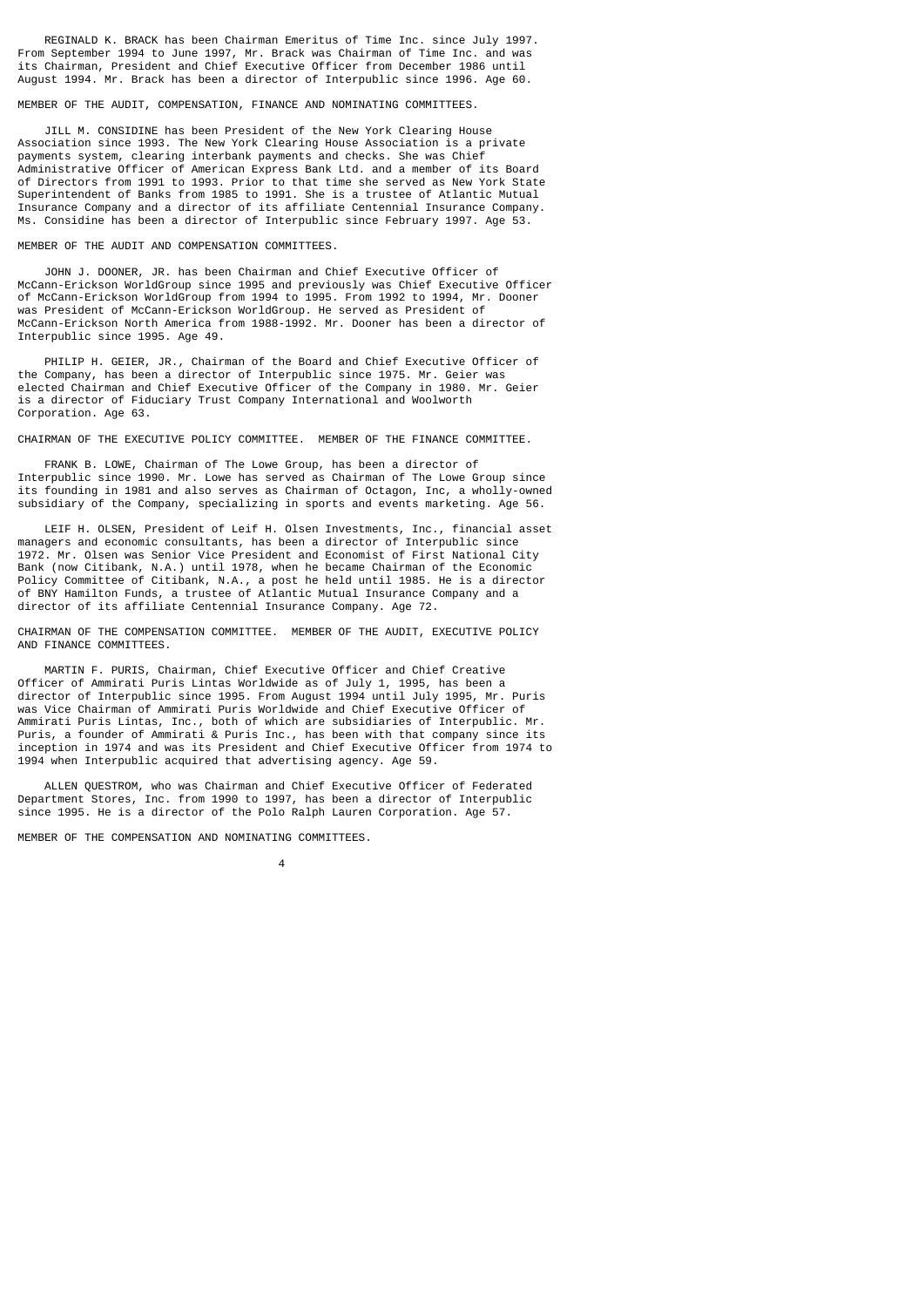J. PHILLIP SAMPER, Chief Executive Officer and President of Avistar Systems Corp. from 1997 to the present, has been a director of Interpublic since 1990. Mr. Samper was Chairman, Chief Executive Officer and President of Quadlux, Inc. from 1996 to 1997. He was Chairman and Chief Executive Officer of Cray Research, Inc. during 1995 and was President of Sun Microsystems Computer Corporation from 1994 to 1995. Mr. Samper was Vice Chairman and Executive Officer of the Eastman Kodak Company from 1986 to 1989 and a member of the Board of Directors from 1983 to 1989. He was President and Chief Executive Officer of Kinder-Care Learning Centers from 1990 to 1991. Mr. Samper is a director of Armstrong World Industries, Inc., Sylvan Learning Systems, Inc. and Ingram Micro, Inc. Age 64.

CHAIRMAN OF THE NOMINATING COMMITTEE. MEMBER OF THE COMPENSATION COMMITTEE.

#### PRINCIPAL COMMITTEES OF THE BOARD OF DIRECTORS

 EXECUTIVE POLICY COMMITTEE--The Executive Policy Committee is authorized to exercise when the Board of Directors is not in session all powers of the Board of Directors which, under Delaware law and the By-Laws of the Company, may properly be delegated to a committee, except certain powers that have been delegated to other committees of the Board of Directors. The Executive Policy Committee did not hold any meetings in 1997.

 FINANCE COMMITTEE--The Finance Committee is authorized to review the financial affairs of the Company and make recommendations with respect thereto to the Board of Directors. It also approves capital budgets, guarantees by the Company of obligations of subsidiaries and affiliates and certain capital transactions (including mergers and acquisitions), and is the committee that administers the Interpublic Retirement Account Plan. The Finance Committee held thirteen meetings in 1997.

 AUDIT COMMITTEE--The Audit Committee, whose members cannot be officers or employees of the Company, is responsible for the selection and retention of, subject to the approval of the Board of Directors, and the approval of the annual compensation of, the Company's independent accountants. The Audit Committee confers with the independent accountants and from time to time reports to the Board of Directors on matters concerning the auditing of the books and accounts of the Company. It also reviews and examines the procedures and methods employed in the Company's internal audit program. It reviews and submits to the Board of Directors, as soon as possible after the close of each fiscal year, the consolidated balance sheet of the Company and its subsidiaries and the related consolidated statements of income, of stockholders' equity and of cash flows. The Audit Committee held three meetings in 1997.

 COMPENSATION COMMITTEE--The Compensation Committee is responsible for approving the compensation paid to officers of the Company and its subsidiaries. For these purposes, compensation is deemed to include: (1) salary, (2) deferred compensation, (3) bonuses and other extra compensation of all types, including long-term performance incentive awards under the Company's 1997 Performance Incentive Plan,(4) insurance paid for by the Company or any of its subsidiaries other than group plans, (5) annuities and individual retirement arrangements and (6) Special Deferred Benefit Arrangements. The Compensation Committee also administers the 1997 Performanace Incentive Plan (and its predecessors, the Long-Term Performance Incentive Plan, the Management Incentive Compensation Plan, the 1996 Stock Incentive Plan and the 1986 Stock Incentive Plan), the 1986 United Kingdom Stock Option Plan and the Employee Stock Purchase Plan (1995). The Compensation Committee held six meetings in 1997.

 NOMINATING COMMITTEE--The Nominating Committee is responsible for recommending to the Board of Directors the persons to be nominated for election to the Board of Directors. Stockholders who desire to recommend nominees for election at the Annual Meeting may do so by writing to the Secretary of the Company at the Company's principal executive office set forth in the second paragraph on page 1 of this Proxy Statement. Any such recommendation should be submitted prior to December 31 of the year preceding the Annual Meeting of Stockholders in question, and the recommendation will be given consideration by the Nominating Committee. The Nominating Committee held two meetings in 1997.

the contract of the contract of the contract of the contract of the contract of the contract of the contract o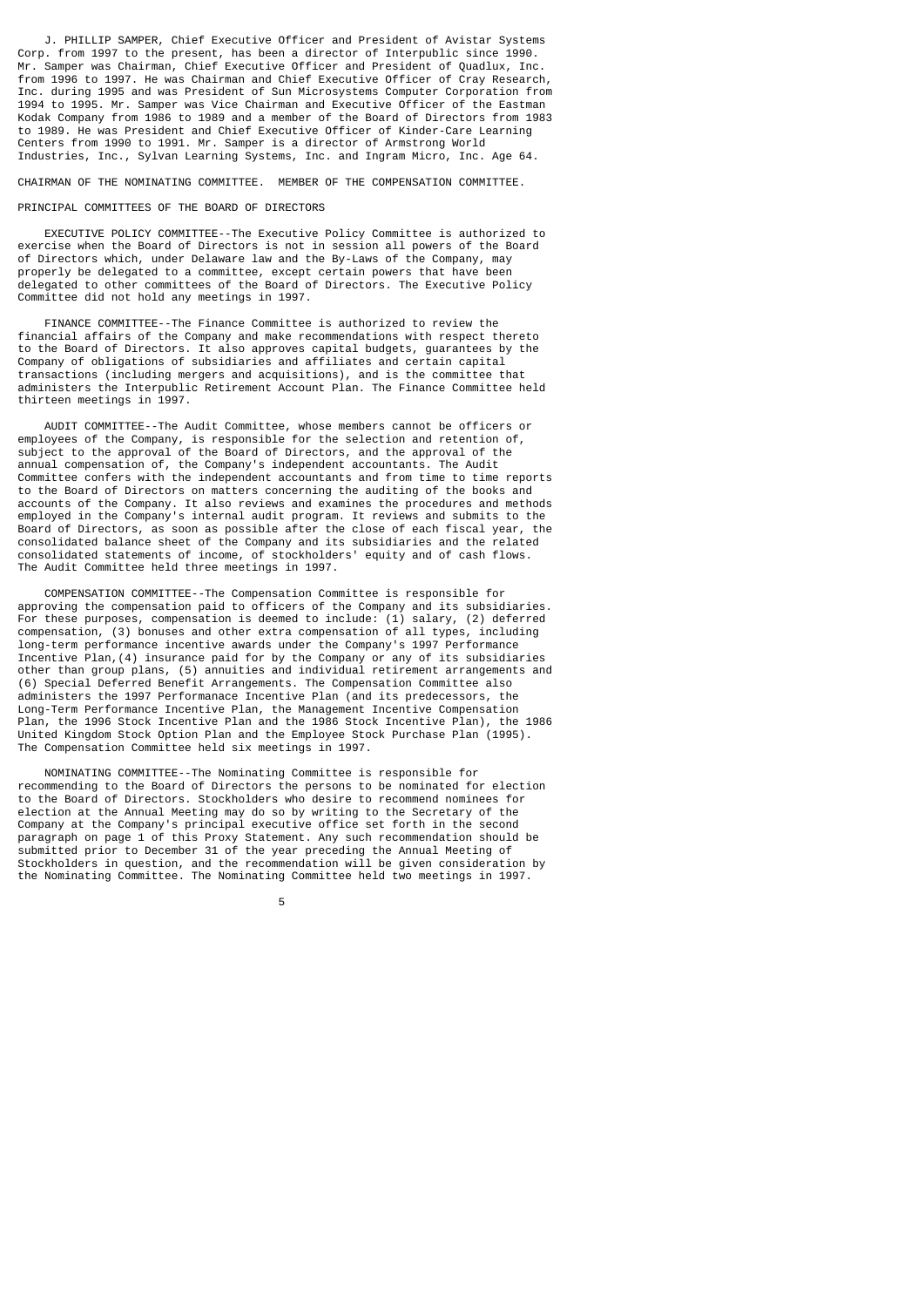### ATTENDANCE AT BOARD OF DIRECTORS AND COMMITTEE MEETINGS

 The Board of Directors of the Company held seven meetings in 1997 and committees of the Board held a total of 31 meetings. During 1997, Messrs. Lowe and Samper each attended fewer than 75% of the total number of meetings of the Board of Directors and committees on which he served.

### DIRECTORS' FEES

 Each director who is not an employee of the Company or one of its subsidiaries receives an annual retainer of \$24,000 for serving as a director, an annual retainer of \$2,000 for each committee on which he or she serves, a fee of \$1,000 for each meeting of the Board attended and a fee of \$1,000 for each committee meeting attended. The Chairman of the Compensation Committee receives an additional retainer of \$3,000 per year and the Chairman of each of the Audit and Nominating Committees receives an additional retainer of \$2,500.

 Each outside director who, as of December 31, 1995, had accumulated at least five years of service is entitled to receive an annual retirement benefit under the Interpublic Outside Directors' Pension Plan (the "Outside Directors' Pension Plan"). In general, the benefit becomes payable in the month following the month the director leaves the Board. The benefit is equal to the amount of the annual retainer paid to the director as a Board member in the year in which he or she ceased to serve as a director and will be paid for the same number of years as the director's years of service, up to a maximum of 15 years. In the event of the death of a director with a vested retirement benefit, the then present value of the director's unpaid retirement benefits will be paid to the surviving spouse or the estate of the director. Effective December 31, 1995, the Outside Directors' Pension Plan was terminated, except to the extent benefits were accrued prior to termination. As a result there have been no further accruals for the benefit of existing directors under the Outside Directors' Pension Plan for subsequent years. Any director with fewer than five years of service on the date that the Plan was terminated will not receive any benefits under the Plan.

 In 1994, the stockholders of the Company approved the Interpublic Outside Directors' Stock Incentive Plan (formerly called the Interpublic Outside Directors' Stock Option Plan). The Outside Directors' Stock Incentive Plan (the "Outside Directors' Plan") provides for an annual grant of options to purchase the number of shares of Common Stock having an aggregate fair market value of \$30,000 on the date of grant. The exercise price of each option is equal to the fair market value of the Common Stock on the date of grant. The options become exercisable in full on the third anniversary after the date of grant and expire ten years from the date of grant.

 An outside director may exercise stock options granted prior to June 1, 1996 that are exercisable on the date of cessation of service for 90 days following cessation of service as a director, except that an outside director who is eligible to receive a benefit under the Outside Directors' Pension Plan may exercise such options for five years following the date of retirement from the Board of Directors, but in no event after the expiration of the ten-year option term. Options granted on or after June 1, 1996 that are exercisable at the time of cessation of service may be exercised for a period of three years following cessation of service, whether or not the director is eligible to receive a benefit under the Outside Directors' Pension Plan, but in no event after expiration of the ten-year option term.

 The Outside Directors' Plan also provides for a periodic grant of 3,000 restricted shares of the Company's Common Stock to each outside director. The first grant was made in June 1996. An additional grant of 3,000 shares will be made every fifth year thereafter while the Outside Directors' Plan remains in effect.

 The outside director has all rights of ownership with respect to such restricted shares, including the right to vote and to receive dividends, except that, prior to the expiration of a five-year period after the date of grant (the "Restricted Period"), the outside director is prohibited from selling or otherwise transferring the shares. If, on or after the first anniversary of the grant, an outside director's service as a

 $\sim$  6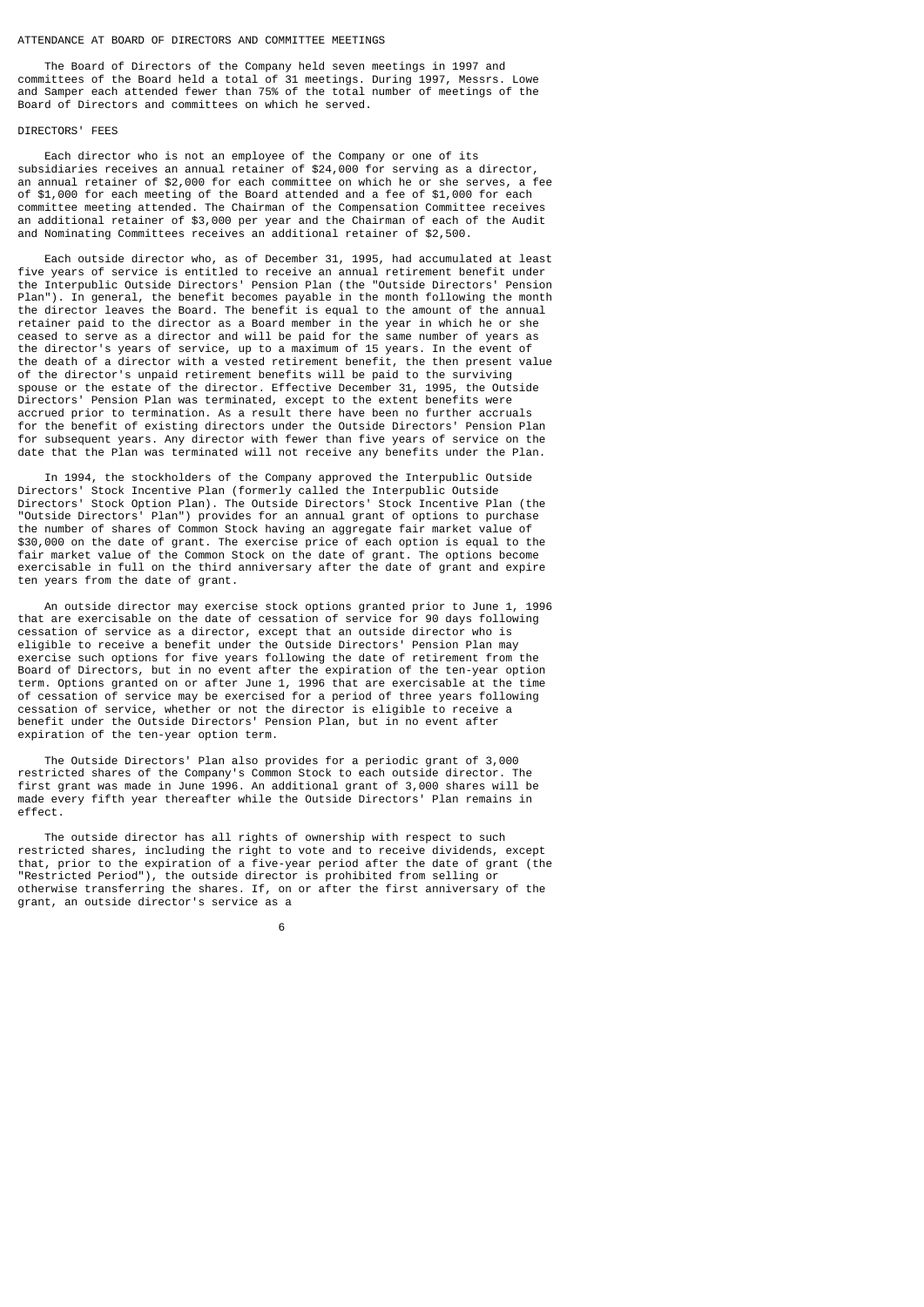director terminates for any reason (including death) during the Restricted Period, the restrictions on transfer will lapse immediately in proportion to the number of months that have elapsed since the date of grant and the remainder of such restricted shares will be forfeited. If an outside director's service terminates for any reason (including death) before the first anniversary of the date of grant, all such restricted shares will be forfeited. The committee administering the Outside Directors' Plan may in its discretion direct the Company to make cash payments to an outside director to assist in satisfying the federal income tax liability with respect to the receipt or vesting of the restricted shares.

 On June 6, 1997, Mr. Borelli, Mr. Brack, Ms. Considine, Mr. Olsen, Mr. Questrom and Mr. Samper, each received under the Outside Director's Plan an award of stock options, covering 750 shares of Common Stock with an exercise price of \$40 per share. On June 7, 1996, Messrs. Borelli, Olsen, Questrom and Samper, received under the Outside Directors' Plan a grant of 3,000 restricted shares. On June 6, 1997, Mr. Brack and Ms. Considine received a grant of 3,000 restricted shares. Such number of shares underlying the stock options and the exercise prices thereof and the number of restricted shares awarded have been adjusted to reflect a 3-for-2 stock split of the Company's Common Stock, effective July 15, 1997 (the "3-for-2 Stock Split").

# COMPENSATION OF EXECUTIVE OFFICERS

 The following table sets forth compensation paid by the Company and its subsidiaries to the Chief Executive Officer and the four other most highly compensated executive officers of the Company who were serving as executive officers on December 31, 1997 (the "named executive officers") for services rendered in all capacities for each year in the three-year period ended on that date. As used in this Proxy Statement, the executive officers of the Company are deemed to include any director of the Company who currently serves as a chief executive officer of one of the Company's three agency systems, McCann-Erickson WorldGroup, Ammirati Puris Lintas Worldwide and The Lowe Group. In addition to the named executive officers who are employed by Interpublic, the Company has designated as its other executive officers its Senior Vice President-Human Resources, its Vice President, General Counsel and Secretary, its Senior Vice President-Financial Operations, its Senior Vice President-Planning and Business Development and its Vice President and Controller.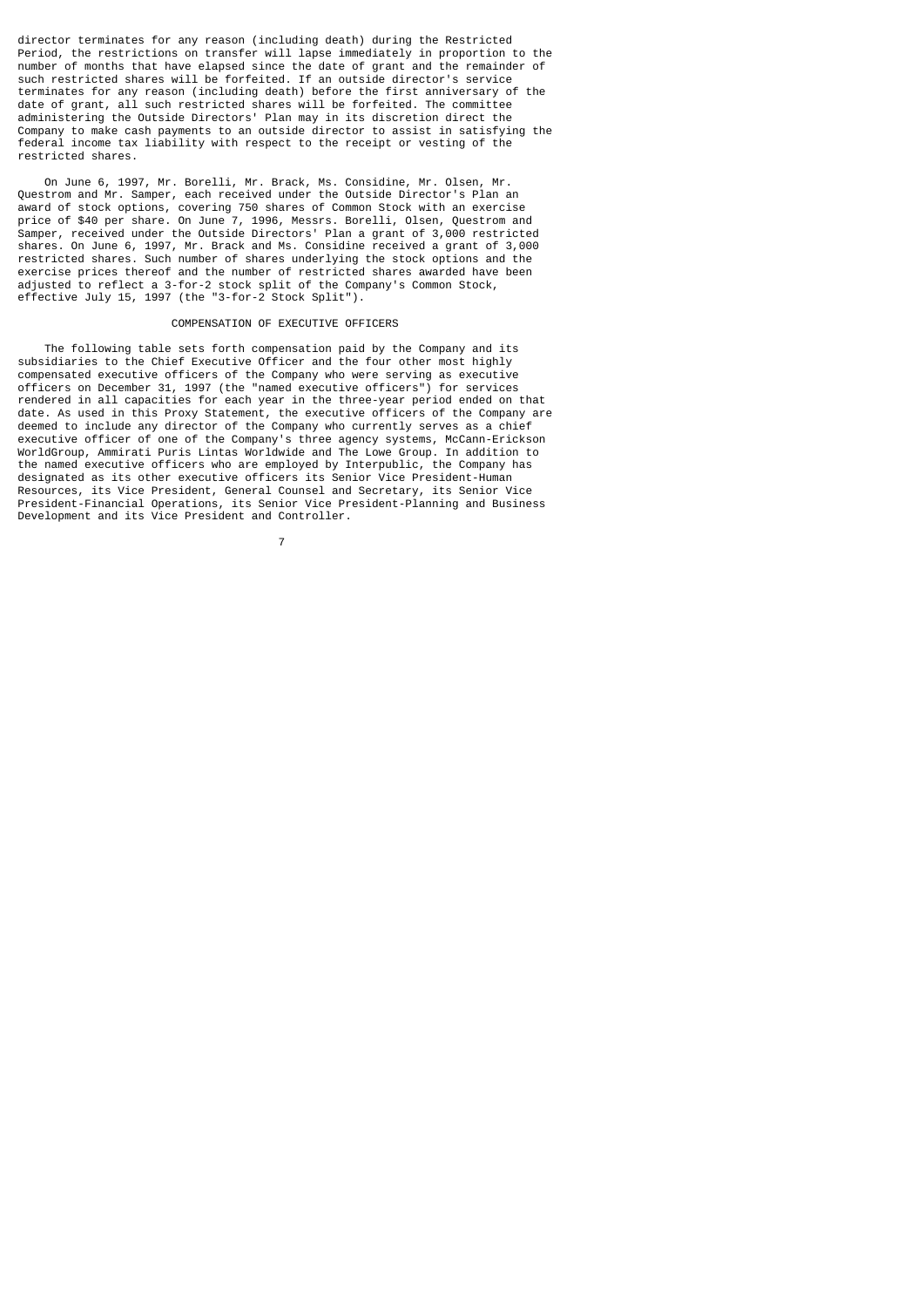# SUMMARY COMPENSATION TABLE

### ANNUAL COMPENSATION **LONG TERM COMPENSATION** ------------------------------------------------- ---------------------------------------

|                                        |        |     |              |                |                                                                                                                                                                                                                                                                                                                                                                                              | <b>AWARDS</b> |                          |                |  |
|----------------------------------------|--------|-----|--------------|----------------|----------------------------------------------------------------------------------------------------------------------------------------------------------------------------------------------------------------------------------------------------------------------------------------------------------------------------------------------------------------------------------------------|---------------|--------------------------|----------------|--|
| <b>NAME</b>                            |        |     |              |                | <b>OTHER</b><br>ANNUAL                                                                                                                                                                                                                                                                                                                                                                       | RESTRICTED    | SECURITIES<br>UNDERLYING | <b>PAYOUTS</b> |  |
| AND PRINCIPAL                          | FISCAL |     |              |                | COMPEN-                                                                                                                                                                                                                                                                                                                                                                                      | STOCK         | OPTIONS                  | LTIP           |  |
| POSITION                               | YEAR   |     | SALARY(1)    | BONUS(2)(3)    | SATION (4)                                                                                                                                                                                                                                                                                                                                                                                   | AWARDS(5)     | #                        | PAYOUTS(6)     |  |
| Philip H. Geier, Jr                    | 1997   | \$  | 985,416 \$   | 1,250,000 \$   | 59,697                                                                                                                                                                                                                                                                                                                                                                                       | \$2,956,253   | 54,000                   | \$567,000      |  |
| Chairman of the Board of Directors and | 1996   |     | 965,000      | 1,200,000      | 89,642                                                                                                                                                                                                                                                                                                                                                                                       | 0             | 162,000                  | 567,000        |  |
| Chief Executive Officer                | 1995   |     | 965,000      | 868,600        | $\sim$ $\sim$                                                                                                                                                                                                                                                                                                                                                                                | 4,605,000     | 162,000                  | 843,750        |  |
| Eugene P. Beard                        | 1997   | \$  | 783,333 \$   | $1,100,000$ \$ | $\sim$ $\sim$                                                                                                                                                                                                                                                                                                                                                                                | \$            | 0                        | \$333,375      |  |
| Vice Chairman-Finance and Operations,  | 1996   |     | 750,000      | 900,000        | $\sim$ $\sim$                                                                                                                                                                                                                                                                                                                                                                                | 0             | 169,992                  | 333, 375       |  |
| Chief Financial Officer and Director   | 1995   |     | 662,500      | 588,245        | $\frac{1}{2} \frac{1}{2} \frac{1}{2} \frac{1}{2} \frac{1}{2} \frac{1}{2} \frac{1}{2} \frac{1}{2} \frac{1}{2} \frac{1}{2} \frac{1}{2} \frac{1}{2} \frac{1}{2} \frac{1}{2} \frac{1}{2} \frac{1}{2} \frac{1}{2} \frac{1}{2} \frac{1}{2} \frac{1}{2} \frac{1}{2} \frac{1}{2} \frac{1}{2} \frac{1}{2} \frac{1}{2} \frac{1}{2} \frac{1}{2} \frac{1}{2} \frac{1}{2} \frac{1}{2} \frac{1}{2} \frac{$ | 2,878,125     | 95,958                   | 375,000        |  |
| John J. Dooner, Jr                     | 1997   | \$  | 783,333 \$   | 990,000        | \$<br>72,346                                                                                                                                                                                                                                                                                                                                                                                 | \$6,503,756   | 75,000                   | \$388,125      |  |
| Chairman of McCann-Erickson WorldGroup | 1996   |     | 750,000      | 770,000        | 74,393                                                                                                                                                                                                                                                                                                                                                                                       | 0             | 90,000                   | 354,375        |  |
| and Director of Interpublic            | 1995   |     | 685,000      | 550,000        | 59,640                                                                                                                                                                                                                                                                                                                                                                                       | 0             | 82,620                   | 535,750        |  |
| Frank B. Lowe                          | 1997   | \$. | 750,000 \$   | 850,000        | \$<br>238,163                                                                                                                                                                                                                                                                                                                                                                                | \$<br>0       | 60,000                   | \$525, 250     |  |
| Chairman of The Lowe Group and         | 1996   |     | 750,000      | 600,000        | 257,561                                                                                                                                                                                                                                                                                                                                                                                      | 3,510,938     | 90,000                   | 459,000        |  |
| Director of Interpublic                | 1995   |     | 660,000      | 475,000        | 267,366                                                                                                                                                                                                                                                                                                                                                                                      | 0             | 45,000                   | 472,500        |  |
| Martin F. Puris                        | 1997   | \$  | $808,333$ \$ | 770,000 \$     | $\frac{1}{2}$                                                                                                                                                                                                                                                                                                                                                                                | \$<br>0       | 0                        | \$<br>0        |  |
| Chairman of Ammirati Puris Lintas      | 1996   |     | 750,000      | 600,000        | 52,573                                                                                                                                                                                                                                                                                                                                                                                       |               | 90,000                   |                |  |
| Worldwide and Director of Interpublic  | 1995   |     | 712,500      | 475,000        |                                                                                                                                                                                                                                                                                                                                                                                              | 1,273,125     | 40,500                   | 0              |  |

| <b>NAME</b><br>AND PRINCIPAL<br>POSITION                                                         | ALL<br><b>OTHER</b><br>COMPEN-<br>SATION (7) |                          |  |
|--------------------------------------------------------------------------------------------------|----------------------------------------------|--------------------------|--|
| Philip H. Geier, Jr<br>Chairman of the Board of Directors and<br>Chief Executive Officer         | \$                                           | 10,046<br>9,557<br>9,558 |  |
| Eugene P. Beard<br>Vice Chairman-Finance and Operations,<br>Chief Financial Officer and Director | \$                                           | 9,557<br>9,557<br>7,483  |  |
| John J. Dooner, Jr<br>Chairman of McCann-Erickson WorldGroup                                     | \$                                           | 7,397<br>7,726           |  |
| and Director of Interpublic<br>Frank B. Lowe<br>Chairman of The Lowe Group and                   | \$                                           | 7,009<br>8,925<br>8,550  |  |
| Director of Interpublic<br>Martin F. Puris                                                       | \$                                           | 8,082<br>58,955          |  |
| Chairman of Ammirati Puris Lintas<br>Worldwide and Director of Interpublic                       |                                              | 54,464<br>50,638         |  |

- --------------------------
- (1) The salaries of executive officers continuing to serve in the same position are reviewed every two years.
- (2) Consists primarily of bonus payments made pursuant to the Company's Management Incentive Compensation Program.
- (3) Mr. Puris irrevocably waived a bonus in the amount of \$1.5 million that was to become due in 1996. In lieu thereof, he has received a retirement/survivor benefit as more fully described under the heading "Special Deferred Benefit Arrangements" in this Proxy Statement.
- (4) Other Annual Compensation for 1997 includes \$21,210 in medical/dental coverage paid on behalf of Mr. Geier, \$21,210 in medical/dental coverage and \$24,416 in respect of spousal travel paid on behalf of Mr. Dooner, and \$200,000 in reimbursement for housing expenses paid to or on behalf of Mr. Lowe.

 Other Annual Compensation for 1996 includes \$24,078 in medical/dental coverage and \$32,221 in club dues paid on behalf of Mr. Geier, \$24,078 in medical/dental coverage and \$28,735 in respect of spousal travel paid on behalf of Mr. Dooner, \$200,000 in reimbursement for housing expenses paid to or on behalf of Mr. Lowe, and \$18,339 for use of a company car paid to or on behalf of Mr. Puris.

- Other Annual Compensation for 1995 includes \$17,490 in medical/dental coverage and \$16,407 in respect of spousal travel paid on behalf of Mr. Dooner and reimbursement for \$216,667 in housing expenses paid to or on behalf of Mr. Lowe.
- (5) The number and value of shares of restricted stock held by the named executive officers at December 31, 1997 (based on the closing price of the Common Stock on December 31, 1997) are as follows: Mr. Geier--356,406 shares (\$17,753,652); Mr. Beard--157,743 shares (\$7,857,652); Mr. Dooner--317,574 shares (\$15,819,314); Mr. Lowe-- 428,154 shares (\$21,327,635) and Mr.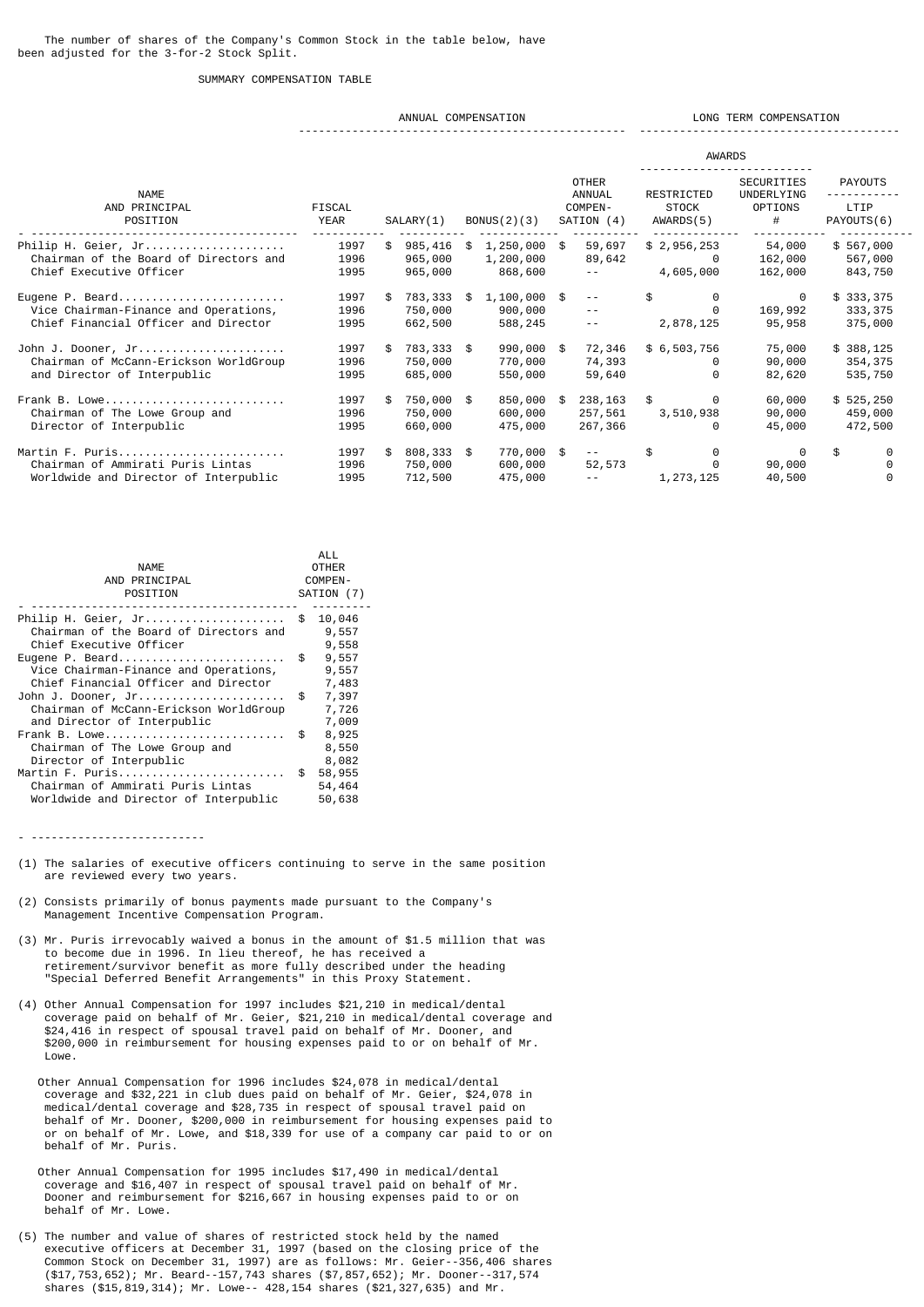Puris--52,500 shares (\$2,615,183). The shares of restricted stock awarded to each named executive officer were granted with at least a five-year vesting period, subject to the discretion of the Committee administering the Plan to release the restrictions not earlier than one year after the grant date. Dividends on restricted stock are paid on the same basis as ordinary dividends on the Common Stock.

(6) Payouts under the Long-Term Performance Incentive Program are made at the end of four-year performance periods. These four-year periods begin at two-year intervals. An initial payment of approximately 50% of the estimated total payout for the 1993-1996 performance period was made in December 1996. The balance of the actual payout amount was made in the first quarter of 1997. Mr. Beard's payout was deferred, at his election until his retirement.

(FOOTNOTES CONTINUED ON FOLLOWING PAGE)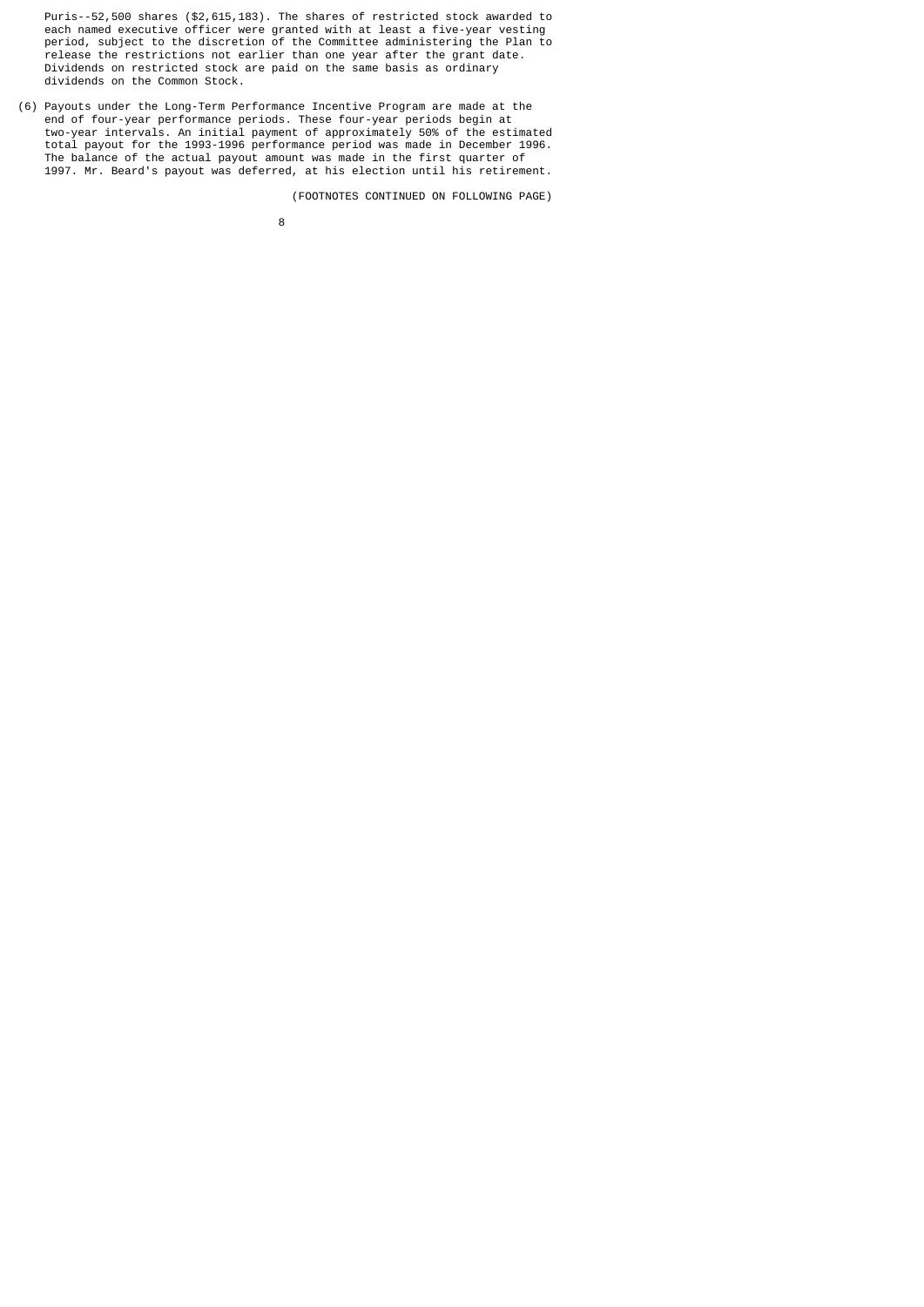### (FOOTNOTES CONTINUED FROM PRECEDING PAGE)

(7) All Other Compensation for 1997 consisted of: (i) the following amounts paid to the named executive officers as matching contributions under the Interpublic Savings Plan--Mr. Geier--\$7,238; Mr. Beard -\$6,749; Mr. Dooner-- \$6,701; and Mr. Lowe -\$7,125; (ii) premiums paid by the Company on group life insurance--Mr. Geier--\$2,808; Mr. Beard--\$2,808; Mr. Dooner--\$696; Mr. Lowe--\$1,800; and Mr. Puris -\$1,800; and (iii) insurance premiums paid by the Company for Mr. Puris under: (a) life insurance policies on the life of Mr. Puris consisting of (i) premiums for two split-dollar life insurance policies totaling \$15,164 and (ii) premiums on two other life insurance policies totaling \$34,198; and (b) a disability insurance policy, the premiums for which were \$7,793.

### STOCK OPTION GRANTS IN 1997

 The following table provides information on grants of stock options in 1997 to the named executive officers and the estimated grant date present value of the options. The shares of Common Stock underlying options granted and the exercise price have been adjusted for the 3-for-2 Stock Split.

# INDIVIDUAL GRANTS

|                     | NUMBER OF         | % OF TOTAL   |            |               |                 |
|---------------------|-------------------|--------------|------------|---------------|-----------------|
|                     | <b>SECURITIES</b> | OPTIONS      |            |               |                 |
|                     | UNDERLYING        | GRANTED TO   | EXERCISE   |               | GRANT DATE      |
|                     | OPTIONS           | EMPLOYEES IN | PRICE      | EXPIRATION    | PRESENT         |
| NAME                | $GRANTED(\#)(1)$  | FISCAL YEAR  | (S/SH)     | DATE          | VALUE $(\$)(2)$ |
|                     |                   |              |            |               |                 |
| Philip H. Geier, Jr | 54,000            | 5.38%        | \$ 39.4167 | 5/19/07       | \$652,860       |
| Eugene P. Beard     |                   | $0.00\%$     |            | $\sim$ $\sim$ |                 |
| John J. Dooner, Jr  | 75,000            | 7.47%        | 39.4167    | 5/19/07       | 906,750         |
| Frank B. Lowe       | 60,000            | 5.98%        | 39.4167    | 5/19/07       | 725,400         |
| Martin F. Puris     |                   | $0.00\%$     |            | $\sim$ $\sim$ |                 |

- ------------------------

- (1) All options were granted on May 19, 1997. Each option has a ten-year term and an exercise price equal to 100% of the fair market value of the Common Stock on the date of the grant. Mr. Geier's options become exercisable on January 1, 2001. The options of Messrs. Dooner and Lowe become exercisable on May 19, 2002.
- (2) The grant date present value is calculated using the Black-Scholes Option Pricing Model and assumes that the options are held for six years. The calculations include the following assumptions: volatility of 19.32%, dividend yield of 1.31% and risk-free rate of return of 6.61%.

 AGGREGATED OPTION EXERCISES IN LAST FISCAL YEAR AND FISCAL YEAR-END OPTION VALUES

 The following table provides information on stock option exercises and the number and the year-end value of options held by the named executive officers.

|                                                                                                  | SHARES ACQUIRED                           | VALUE REALIZED                               |                                        | NUMBER OF SHARES<br>UNDERLYING<br>UNEXERCISED OPTIONS AT<br>DECEMBER 31, 1997 (#) | VALUE OF UNEXERCISED<br>IN-THE-MONEY OPTIONS<br>DECEMBER 31, 1997(\$)(1) |                                                                 |
|--------------------------------------------------------------------------------------------------|-------------------------------------------|----------------------------------------------|----------------------------------------|-----------------------------------------------------------------------------------|--------------------------------------------------------------------------|-----------------------------------------------------------------|
| <b>NAME</b>                                                                                      | ON EXERCISE (#)                           | $($ \$)                                      | EXERCISABLE                            | UNEXERCISABLE                                                                     | EXERCISABLE                                                              | UNEXERCISABLE                                                   |
| Philip H. Geier, Jr<br>Eugene P. Beard<br>John J. Dooner, Jr<br>Frank B. Lowe<br>Martin F. Puris | 227,037<br>None<br>None<br>35,100<br>None | \$7,360,996<br>Θ<br>$\Theta$<br>580,613<br>0 | 510,300<br>339,765<br>81,150<br>0<br>0 | 378,000<br>265,950<br>247,620<br>195,000<br>130,500                               | 17,124,166<br>SS.<br>11,771,422<br>2,592,870<br>0<br>0                   | \$8,060,814<br>5,946,259<br>4,736,193<br>3,510,411<br>2,758,662 |

- ------------------------

(1) Based on the closing price of the Company's Common Stock on December 31, 1997. The number of all shares of the Company's Common Stock have been adjusted to reflect the 3-for-2 Stock Split.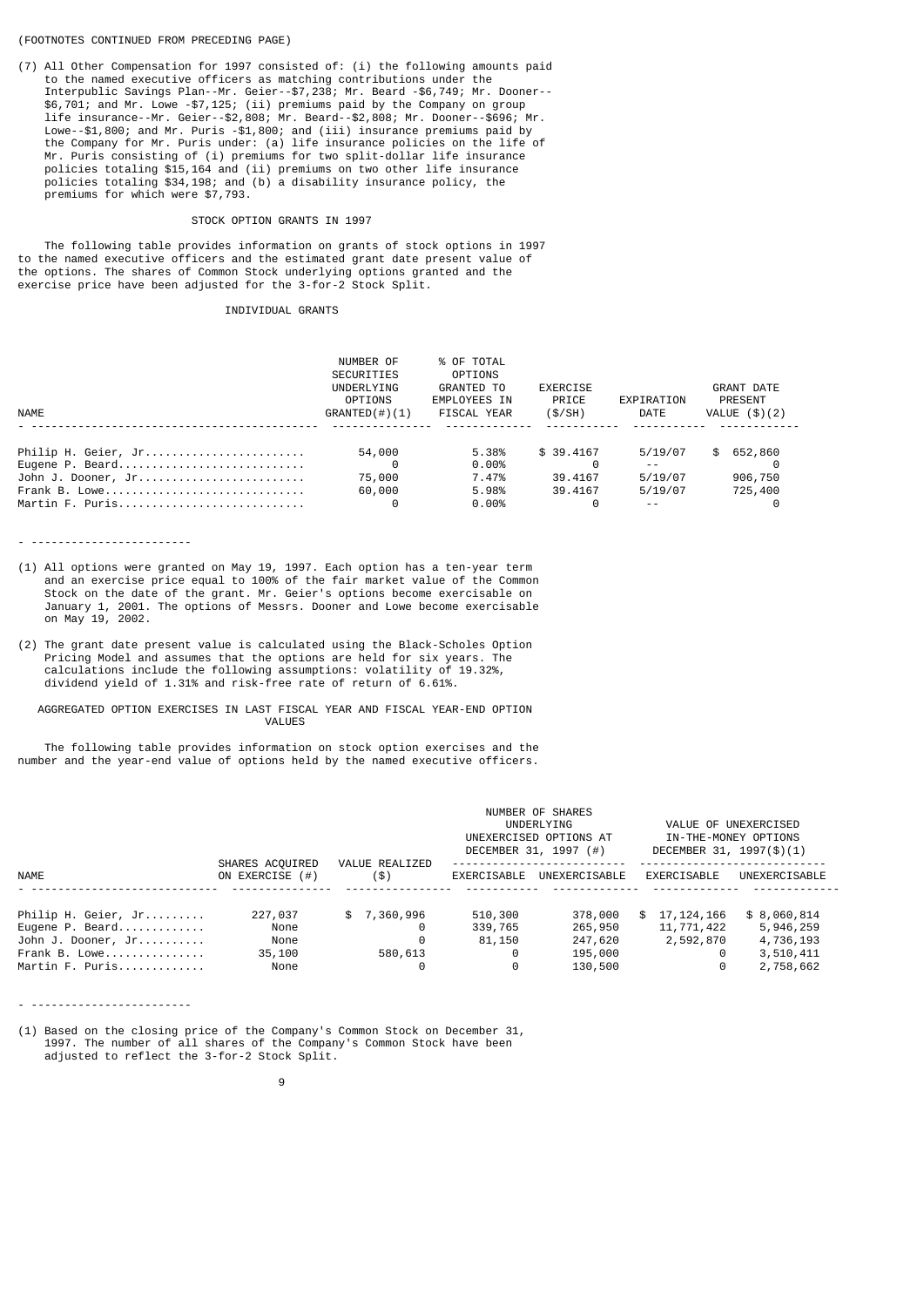### LONG-TERM INCENTIVE COMPENSATION--AWARDS IN LAST FISCAL YEAR

 The following table provides information as to awards to the named executive officers in 1997 under the Company's Long-Term Performance Incentive Program (the "LTPIP").

|                     | ALLOCATION OF                      |                                          | PERFORMANCE<br>OR OTHER PERIOD | ESTIMATED FUTURE PAYOUTS<br>UNDER NON-STOCK PRICE-BASED PLANS |                |                 |  |  |
|---------------------|------------------------------------|------------------------------------------|--------------------------------|---------------------------------------------------------------|----------------|-----------------|--|--|
| <b>NAME</b>         | PERFORMANCE<br>UNITS               | NUMBER OF<br>PERFORMANCE<br>UNITS $($ #) | UNTIL MATURATION<br>OR PAYOUT  | <b>THRESHOLD</b><br>(3)                                       | TARGET<br>(\$) | MAXIMUM<br>(\$) |  |  |
| Philip H. Geier, Jr | IPG Worldwide                      | 16,000                                   | 1/1/97--12/31/00               | \$320,000                                                     | \$1,840,000    | \$2,800,000     |  |  |
| Eugene P. Beard     | IPG Worldwide                      | 10,334                                   | 1/1/97--12/31/00               | 206,680                                                       | 1,188,410      | 1,808,450       |  |  |
| John J. Dooner, Jr  | McCann-Erickson<br>WorldGroup      | 10,334                                   | 1/1/97--12/31/00               | 206,680                                                       | 1,188,410      | 1,808,450       |  |  |
| Frank B. Lowe       | Lowe Worldwide                     | 10,334                                   | 1/1/97--12/31/00               | 206,680                                                       | 1,188,410      | 1,808,450       |  |  |
| Martin F. Puris     | Ammirati Puris Lintas<br>Worldwide | 10,334                                   | 1/1/97--12/31/00               | 206,680                                                       | 1,188,410      | 1,808,450       |  |  |

 The LTPIP provides for long-term incentive compensation awards of "performance units" made at two-year intervals to selected employees of the Company or its subsidiaries.

 The value of the performance units is tied to the annual growth of operating profits of the office, agency or regional or worldwide agency system with which the employee is principally associated. Such performance units are awarded with a provisional value of \$100, which may increase to as much as \$175. The value may decrease to as little as zero, with the increase or decrease depending in each case on the extent to which the growth rates of operating profit of the applicable operating components exceed or fall short of pre-established compound growth rates in operating profit over a period of four calendar years (a "performance period").

 The threshold growth rate objective is based on 8% growth in cumulative compound operating profit of an operating component during a performance period, resulting in a threshold payout of \$20 per performance unit. Failure to reach the threshold growth rate will result in a zero award. The LTPIP does not provide for a target performance level. A target growth rate of 15% has been assumed for purposes of this presentation. This growth rate would result in a target payout of \$115 per performance unit. The maximum growth rate objective is 27%, resulting in a maximum payout of \$175 per performance unit. It would be unusual to achieve the maximum growth rate objective.

> EMPLOYMENT CONTRACTS, TERMINATION OF EMPLOYMENT AND CHANGE-IN-CONTROL ARRANGEMENTS

#### EMPLOYMENT AGREEMENTS

 Each of the named executive officers has an employment contract with the Company providing for the annual compensation and termination dates set forth below:

| <b>NAME</b> | SALARY | EXPIRATION<br>DATE(1)                                |
|-------------|--------|------------------------------------------------------|
|             |        |                                                      |
|             |        | 850,000 December 31, 2000<br>850,000 August 10, 1999 |

- ------------------------

(1) Each employment contract is terminable by either party at any time upon twelve months' notice, except that the Employment Agreement with Mr. Puris permits him to terminate that contract on six months' notice.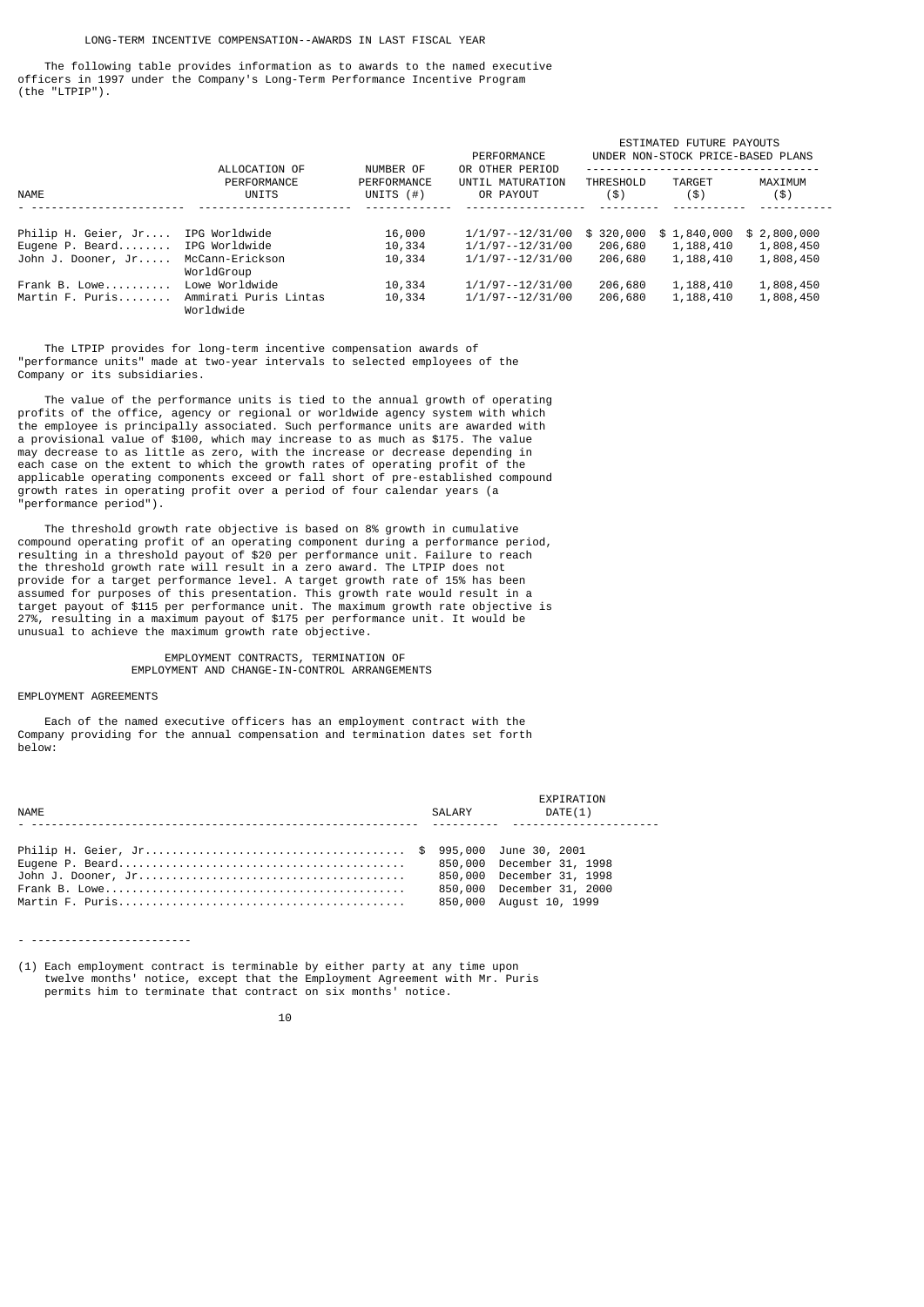### SPECIAL DEFERRED BENEFIT ARRANGEMENTS

 In addition to an employment contract, each of the named executive officers has entered into special deferred benefit agreements with Interpublic as described below.

 Mr. Beard is a party to three agreements which in the aggregate provide that if he dies while he is employed by the Company \$194,000 per year will be paid to his beneficiaries for 15 years following his death. Alternatively, he will be paid benefits for 15 years of \$194,000 per year if he retires on or after his 60th birthday. The Company also has entered into an agreement with Mr. Beard which provides that if he dies while he is employed by the Company \$230,000 per year will be paid to his beneficiaries for 15 years following his death. Alternatively, he will be paid an annual benefit of \$230,000 for 15 years if he retires on or after July 18, 1998. This benefit will be forfeited if Mr. Beard, without the consent of the Compensation Committee, were to leave the Company prior to July 18, 1998 for any reason except death or disability.

 Mr. Dooner is a party to two agreements which in the aggregate provide that if he dies while he is employed by the Company \$186,000 per year will be paid to his beneficiaries for 15 years following his death. Alternatively, if he retires, resigns or is otherwise no longer in the employment of the Company on or after his 55th birthday he will be paid benefits for 15 years ranging from \$130,200 to \$186,000 per year depending upon the year his employment terminates. In the event Mr. Dooner's employment terminates prior to his 55th birthday, other than by reason of death, he will be paid lesser sums but not less than an aggregate of \$340,000. The Company also has entered into an agreement with Mr. Dooner which provides that if he dies while he is employed by the Company, his beneficiaries would receive \$88,500 annually for 15 years. Alternatively if he retires from the Company on or after July 18, 1998, the Company will pay him retirement benefits at the rate of \$88,500 per year for 15 years. This benefit will be forfeited if Mr. Dooner, without the consent of the Compensation Committee, were to leave the Company prior to July 18, 1998 for any reason except death or disability.

 Mr. Geier is a party to two agreements which in the aggregate provide that if he dies while he is employed by the Company \$160,000 per year will be paid to his beneficiaries for 15 years following his death. Alternatively, he will be paid benefits for 15 years of \$160,000 per year if he retires on or after his 60th birthday. The Company also has entered into an agreement with Mr. Geier which provides that if he dies while he is employed by the Company \$255,000 per year will be paid to his beneficiaries for 15 years following his death. Alternatively, he will be paid an annual benefit of \$255,000 for 15 years if he retires on or after July 18, 1998. This benefit will be forfeited if Mr. Geier, without the consent of the Compensation Committee, were to leave the Company prior to July 18, 1998 for any reason except death or disability.

 Mr. Lowe is a party to an agreement which provides that if he dies while he is employed by the Company \$158,400 per year will be paid to his beneficiaries for 15 years following his death. If he retires on or after his 60th birthday, he will be paid a benefit of \$158,400 per year for 15 years. If he retires, resigns or his employment is terminated on or after his 56th birthday, but prior to his 60th birthday, he will be paid benefits ranging from \$91,872 to \$148,896 per year for 15 years based on the year his employment terminates. The Company also has entered into an agreement with Mr. Lowe that provides that if he dies while he is employed by the Company, an amount of \$133,200 per year will be paid to his beneficiaries for 15 years following his death. If he retires on or after his 64th birthday, he will receive a benefit of \$133,200 per year for 15 years. If he retires or resigns or his employment is terminated on or after his 60th birthday, but prior to his 64th birthday, he will receive benefits for a period of 15 years ranging from \$60,952 to \$117,216 per year, depending upon the year his employment terminates.

 Mr. Puris is a party to an agreement which provides that if he dies while he is employed by the Company, his beneficiaries will receive payments of \$300,000 per year for 15 years following his death. If he retires on or after his 65th birthday, Mr. Puris will receive retirement benefits of \$300,000 per year for 15 years. If he retires, resigns or his employment is terminated on or after his 63rd birthday, but prior to his 65th birthday, he will be paid benefits ranging from \$230,000 to \$265,000 per year for 15 years, depending upon the year his employment terminates. In the event the employment of Mr. Puris were to terminate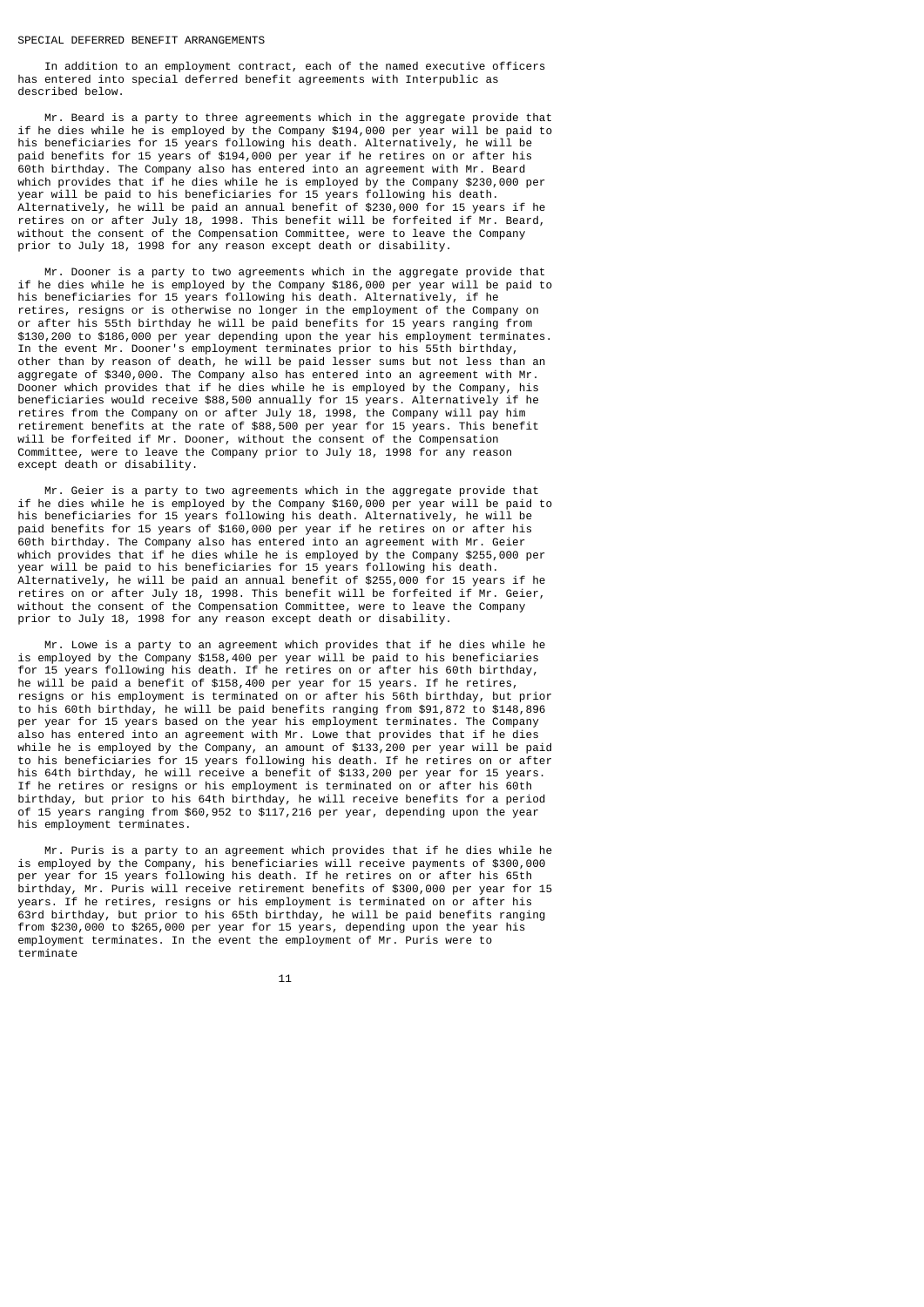prior to his 63rd birthday, he would receive a lump-sum amount that in any case would not be less than \$1,500,000.

# EXECUTIVE SEVERANCE AGREEMENTS

 Messrs. Beard, Dooner, Geier and Lowe each have an agreement with the Company pursuant to which (a) sums previously deferred pursuant to employment agreements, Special Deferred Benefit Agreements and the Management Incentive Compensation Plans of the Company and its subsidiaries would become payable within 30 days following a "Change of Control" of the Company, if the individual had so elected prior to the Change of Control, and (b) a cash severance payment would become payable to such individual if, within two years after the Change of Control, his employment should be terminated by the Company (except for "Cause") or the individual should resign for "Good Reason".

 The agreements provide that a Change of Control occurs if: (a) any person other than Interpublic or any of its subsidiaries, becomes the beneficial owner (within the meaning of Rule 13d-3 of the Securities Exchange Act of 1934, as amended) of 30% or more of the combined voting power of Interpublic's then outstanding voting securities; (b) the stockholders approve an agreement to merge or consolidate with another corporation (other than a subsidiary of Interpublic) or an agreement to sell or dispose of all or substantially all of the business or assets of Interpublic; or (c) during any period of two consecutive years, individuals who, at the beginning of such period, constituted the Board of Directors cease for any reason to constitute at least a majority thereof, unless the election or the nomination for election by Interpublic's stockholders of each new director was approved by a vote of at least two-thirds of the directors then still in office who were directors at the beginning of the period.

 The agreements provide, for purposes of determining an Executive's right to receive severance payments only, that Interpublic shall have Cause to terminate an executive, following a Change of Control, if the executive: (a) engages in conduct that constitutes a felony and that results in the personal enrichment of the executive at the Company's expense; (b) refuses to substantially perform his responsibilities for the Company; or (c) deliberately and materially breaches any agreement between himself and the Company and fails to remedy that breach within a 30-day cure period.

 For purposes of determining an executive's right to receive severance payments only, an executive under the terms of the agreements may resign for "Good Reason" if, without his consent, in any circumstance other than his disability, his office in the Company or the geographical area of his employment should be changed or his compensation should not continue to be paid and increased on the same basis as had been in effect prior to the Change of Control or the individual should determine in good faith that the Company had, without his consent, effected a significant change in his status within, or the nature or scope of his duties or responsibilities with, the Company and the Company failed to cure such situation within 30 days after written notice from the individual.

 The severance payment would be three times the individual's average annual compensation during the two calendar years ended prior to the date of the Change of Control, plus a partial annual bonus based on the prior year's bonus prorated for the elapsed portion of the year in which employment terminated. The average compensation used in calculating the severance payment would be the individual's taxable compensation plus any deferred compensation accrued during the two relevant years, but would not include any deferred compensation earned in prior years but paid during the two years and would not include any taxable compensation relating to any stock option or restricted stock plan of the Company.

 Each contract includes the agreement of the individual providing that if the individual's employment terminates in circumstances entitling him to a severance payment, he will, for a period of 18 months following the termination of his employment, neither (a) solicit any employee of the Company or any of its subsidiaries to leave such employ to enter into the employ of the individual, or any person or entity with which the individual is associated, nor (b) solicit or handle, on his own behalf or on behalf of any person or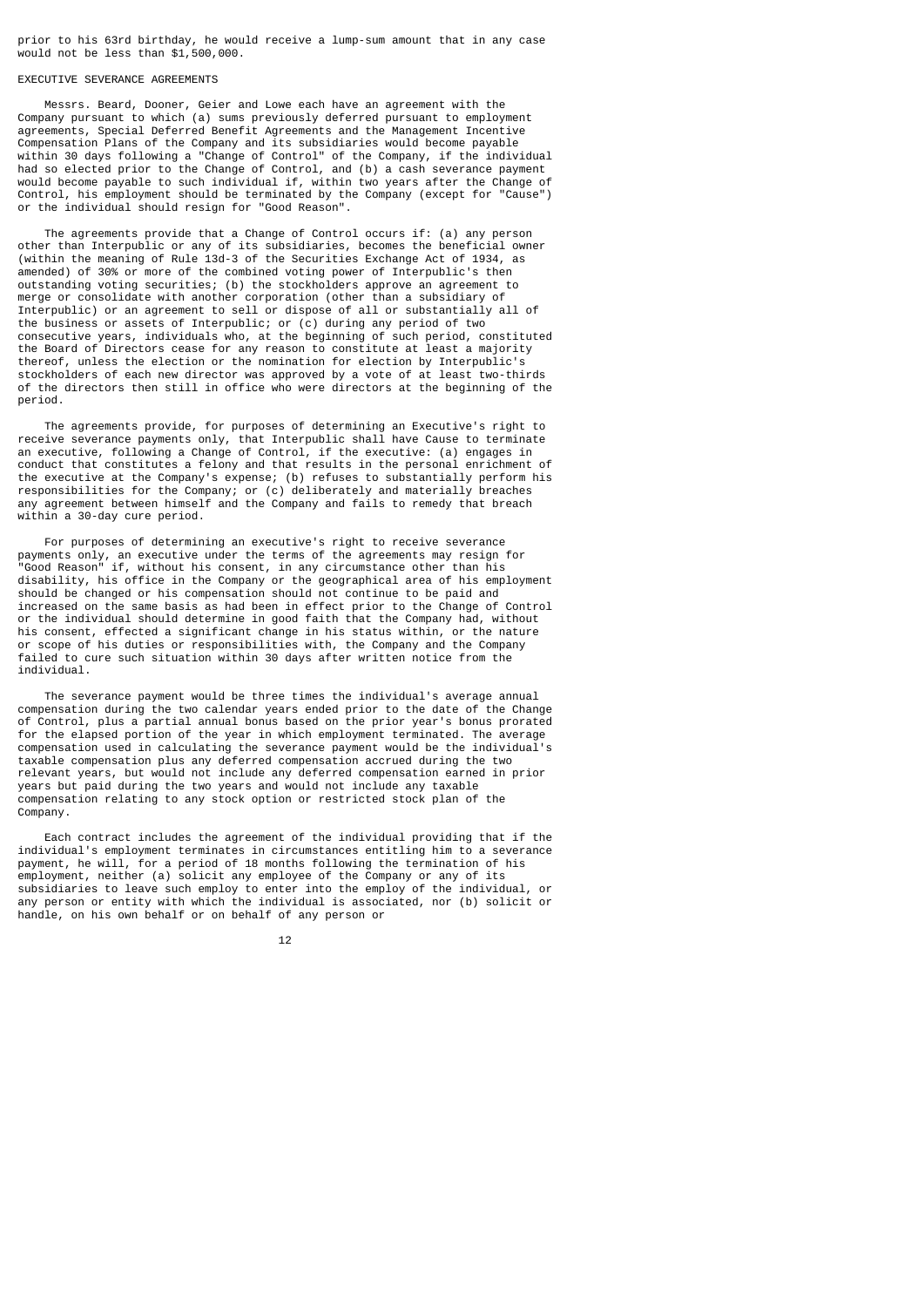entity with which he is associated, the advertising, public relations, sales promotion or market research business of any advertiser which was a client of the Company or any of its subsidiaries on the date the individual's employment terminates.

 The agreements give the individuals who are parties thereto an option to limit payment under the agreements to such sum as would avoid subjecting the individual to the excise tax imposed by Section 4999 of the Internal Revenue Code.

### SECTION 16(A) BENEFICIAL OWNERSHIP REPORTING COMPLIANCE

 Shares of Interpublic Common Stock held in a trust on behalf of Mr. Lowe were sold on May 2, 1995. The transaction was required to be but was not reported to, the Securities and Exchange Commission on Form 4. The sale was reported by Mr. Lowe on Form 5 filed with the Securities and Exchange Commission in February 1998.

# RETIREMENT PLAN

 As of January 1, 1992, the Company adopted the Interpublic Retirement Account Plan to provide benefits under a "cash balance formula" to employees of Interpublic and most of its domestic subsidiaries who have at least five years of service. Each year a participant's account balance is credited with an amount equal to a percentage of the participant's annual compensation and interest credits. The percentage of annual compensation varies based on the sum of the participant's age and years of service from 1.5% for participants with a sum less than 40 years to 5% for participants with a sum of 80 or more years. Interest credits are based on the 1-year U.S. Treasury bill rate plus 1 percentage point, compounded quarterly, and are guaranteed to be at least 5% per year, compounded quarterly.

 Until July 31, 1987, employees of the Company and most of its domestic subsidiaries were entitled in general to receive at retirement a monthly retirement benefit pursuant to a defined benefit pension formula computed as a percentage of average monthly compensation during the five consecutive calendar years with highest compensation with certain exclusions. The percentage of average monthly compensation used to calculate the monthly benefit was determined by multiplying the number of years of accredited service (which is defined in the Plan as the period of participation in the Plan) by 1.3%. Beginning July 31, 1987, the method of calculating the pension benefit was changed to a career average formula based on annual compensation. The percentage of annual compensation used to calculate the benefit was 1% of each year's compensation up to \$15,000 plus 1.3% of any compensation in excess of that amount.

 Participants under the defined benefit pension formula on December 31, 1991, had their normal retirement benefit converted on an actuarial basis into an "opening cash balance" as of January 1, 1992. In addition, participants continued to accrue benefits pursuant to the career average formula and became eligible to receive upon retirement the higher of (1) the participant's benefit under the cash balance formula or (2) the participant's accrued retirement benefit under the career average formula as of December 31, 1991, plus any accrual after that date calculated pursuant to the career average formula. Employees joining the Company after December 31, 1991, were eligible to accrue benefits only under the cash balance formula.

 With certain minor exceptions, "compensation" under the career average formula as well as the cash balance formula includes all compensation subject to federal income tax withholding. Annual compensation for pension accruals since December 31, 1988 has been limited by federal tax law. Currently, the limit is \$160,000, which is subject to future cost-of-living adjustments.

 In December 1997, the Board of Directors of the Company adopted a resolution to freeze benefit accruals under the Interpublic Retirement Account Plan as of March 31, 1998. Retirement account balances as of that date will continue to be credited with interest until benefits begin in accordance with the generally applicable Plan provisions, but additional Company allocations have been discontinued as of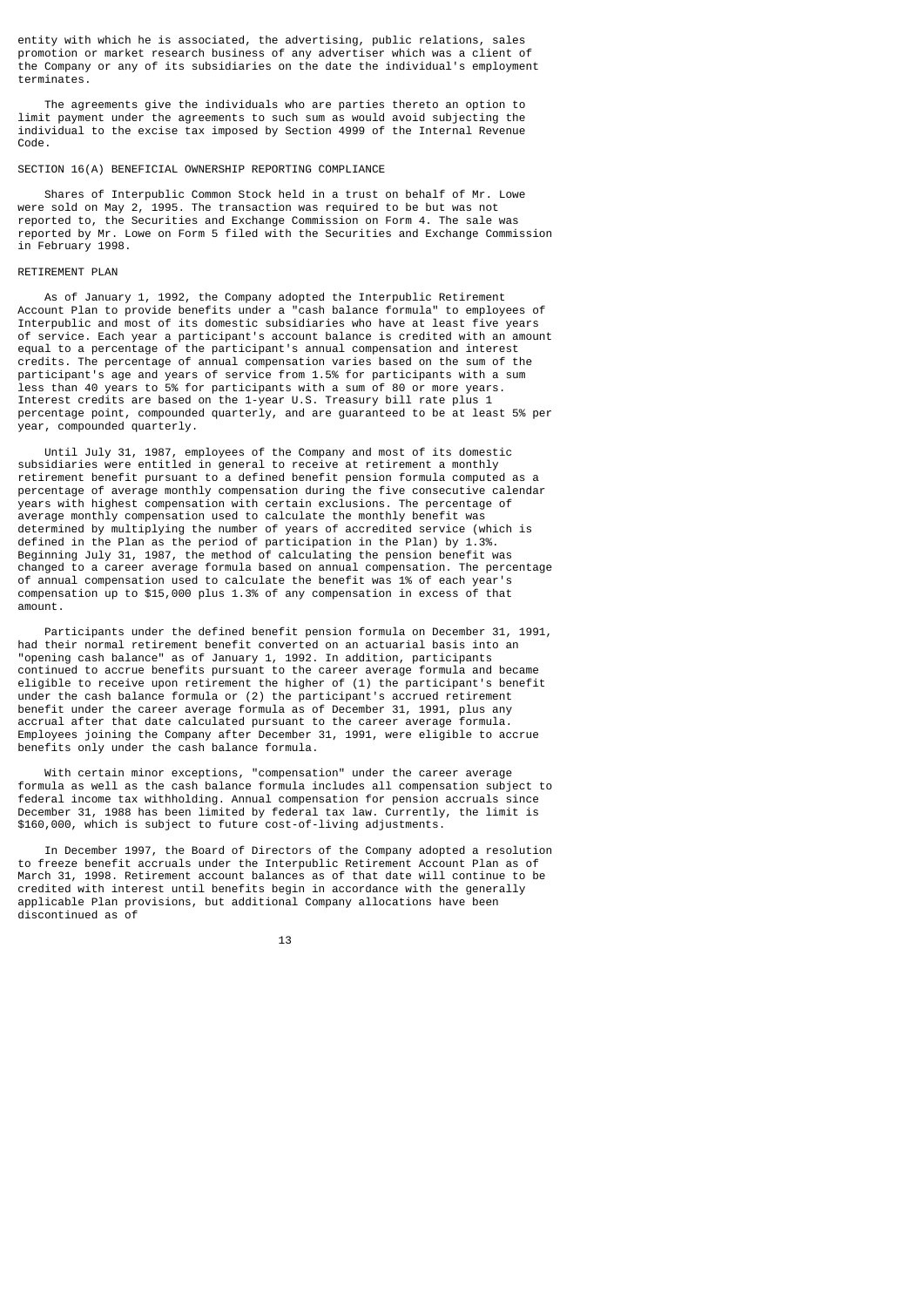March 31, 1998. In accordance with the resolution, Retirement Account Plan participants whose benefits were not already vested became fully vested as of April 1, 1998.

 In addition, effective April 1, 1998, employees with five or more years of Retirement Account Plan participation began to participate in a new Compensation Plan. Under the new Compensation Plan, an account is established for each eligible employee and credited with up to ten annual allocations depending on the employee's years of participation in the Retirement Account Plan. Each annual allocation approximates the discontinued allocations under the Retirement Account Plan. In general, the balance in each employee's account begins to vest gradually after five years of participation in the new Compensation Plan. Payouts generally are made while the employee is still employed by the Company or one of its subsidiaries.

 The estimated annual retirement benefit that each of the named executive officers would receive at normal retirement age, payable as a straight life annuity together with the annual benefit under the new Compensation Plan, is as follows: Mr. Beard--\$114,374; Mr. Dooner--\$82,534; Mr. Geier--\$130,000; Mr. Lowe--\$13,514 and Mr. Puris--\$9,058. Alternatively, each of the named executive officers could take the benefit as a lump sum estimated as follows: Mr. Beard--\$1,185,508; Mr. Dooner -\$768,044; Mr. Geier--\$1,385,098; Mr. Lowe--\$136,483 and Mr. Puris--\$91,487.

REPORT OF THE COMPENSATION COMMITTEE OF THE BOARD OF DIRECTORS

# COMPENSATION POLICIES FOR EXECUTIVE OFFICERS

 The Company's overall business strategy is to increase shareholder value over the long term. Consistent with this strategy, the Compensation Committee has endeavored to develop and administer compensation policies that are linked to the successful achievement of the Company's strategy.

 The objective of the Company's executive compensation program is to provide key executives with short-term and long-term compensation opportunities that will enhance shareholder value by motivating executives, increasing retention and rewarding outstanding individual and Company performance.

 The compensation paid to executives consists of a base salary and incentive compensation which may be earned only if the Company's financial performance meets or exceeds annual growth targets. Incentive opportunities for the most part are long term, as well as at risk and equity oriented. Those incentive opportunities are provided pursuant to one or more of the following programs covered under the Company's shareholder-approved 1997 Performance Incentive Plan:

- MANAGEMENT INCENTIVE COMPENSATION PROGRAM (the "MICP"), which is an annual bonus plan that establishes a bonus pool based on profits for the last-completed fiscal year. Individual awards are made based on performance and are typically paid in cash but may be paid in stock.
- LONG-TERM PERFORMANCE INCENTIVE PROGRAM (the "LTPIP"), which provides for biennial awards of performance units each having a four-year term. These awards entitle a participating executive to receive cash payments based on the extent to which long-term operating profit targets are achieved by the division or entity of the Company for which the executive is responsible.
- STOCK INCENTIVE PROGRAM, which provides for the issuance of stock options and restricted stock. These instruments increase in value over time only if the market price of Interpublic Common Stock increases. They are usually forfeited in the absence of action by the Committee if an executive leaves the Company within a specified period following the date of the award.

 The determination of the amount and form of executive compensation, including incentive compensation, paid to each executive officer of the Company is made by the Committee based on a discretionary evaluation, after taking into account a range of factors that include: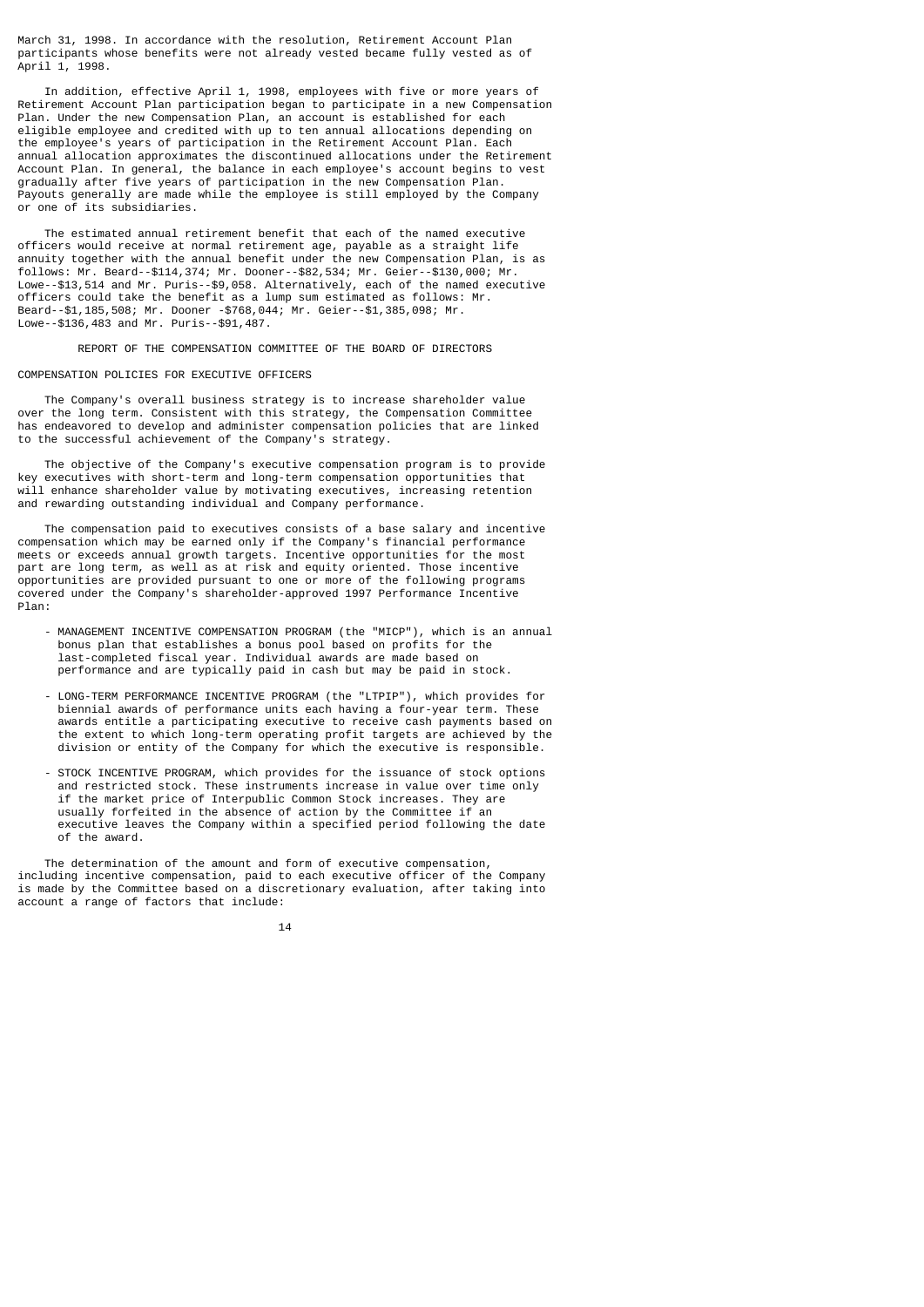(i) The financial results of the Company and the anticipated developments in the advertising industry.

 (ii) The total annualized compensation for the particular executive based on salary, bonus and incentive compensation.

 (iii) The accumulated value of incentive compensation previously provided such as stock options, restricted stock or performance units.

 (iv) The current and future financial and tax impact on the Company and on the executive of benefits under the Company's compensation plans.

 (v) The particular achievements measured against pre-determined annual objectives of the executive.

 (vi) The talents and unique qualities of the executive and the value of his or her accumulated experience with the Company as those factors are relevant to the future management of the Company.

 There is no pre-determined weight assigned to any of the above factors; however compensation decisions by the Committee are greatly influenced by the annual financial performance of the Company.

 The Committee's overall knowledge and experience of executive compensation practices provides the basis for making the subjective evaluations which in part determine the salaries paid and the incentive awards made to the executive officers.

 In 1997, the Compensation Committee of the Company consisted of six experienced outside directors. Most of the members of the Compensation Committee have served and continue to serve on a number of other corporate boards in a similar capacity. All members have extensive knowledge of compensation practices in the private business sector generally.

#### 1997 COMPENSATION OF EXECUTIVE OFFICERS

# BASE SALARIES

 Base salaries for certain employee directors were increased during 1997 as well as for other executive officers not listed on the Summary Compensation Table. Salary increases for executive officers and employee directors are based on professional merit performance, promotions and overall financial results. Merit increases are not awarded more frequently than once every two years.

 Merit increases of 6% annualized were granted to Messrs. Puris, Beard, and Dooner as indicated on the Summary Compensation Table. The period of time since the last increase for each executive was twenty-seven months.

### MICP

 Under the Management Incentive Compensation Program, annual bonuses to officers and key employees of the Company and its subsidiaries are paid from an annual bonus pool that may not exceed 5% of the amount by which consolidated pre-tax income on a worldwide basis exceeds 15% of the average equity capital of the Company in the immediately preceding calendar year. In 1997, total MICP payments to executive officers were higher than in 1996 as a result of the Company satisfying or exceeding its annual business plan and objectives, including achievement of targeted revenue, profit and net income.

### LTPIP

 The Long-Term Performance Incentive Program comprises a significant portion of the total compensation for executive officers of Interpublic and key employees of its subsidiaries. Awards under the LTPIP,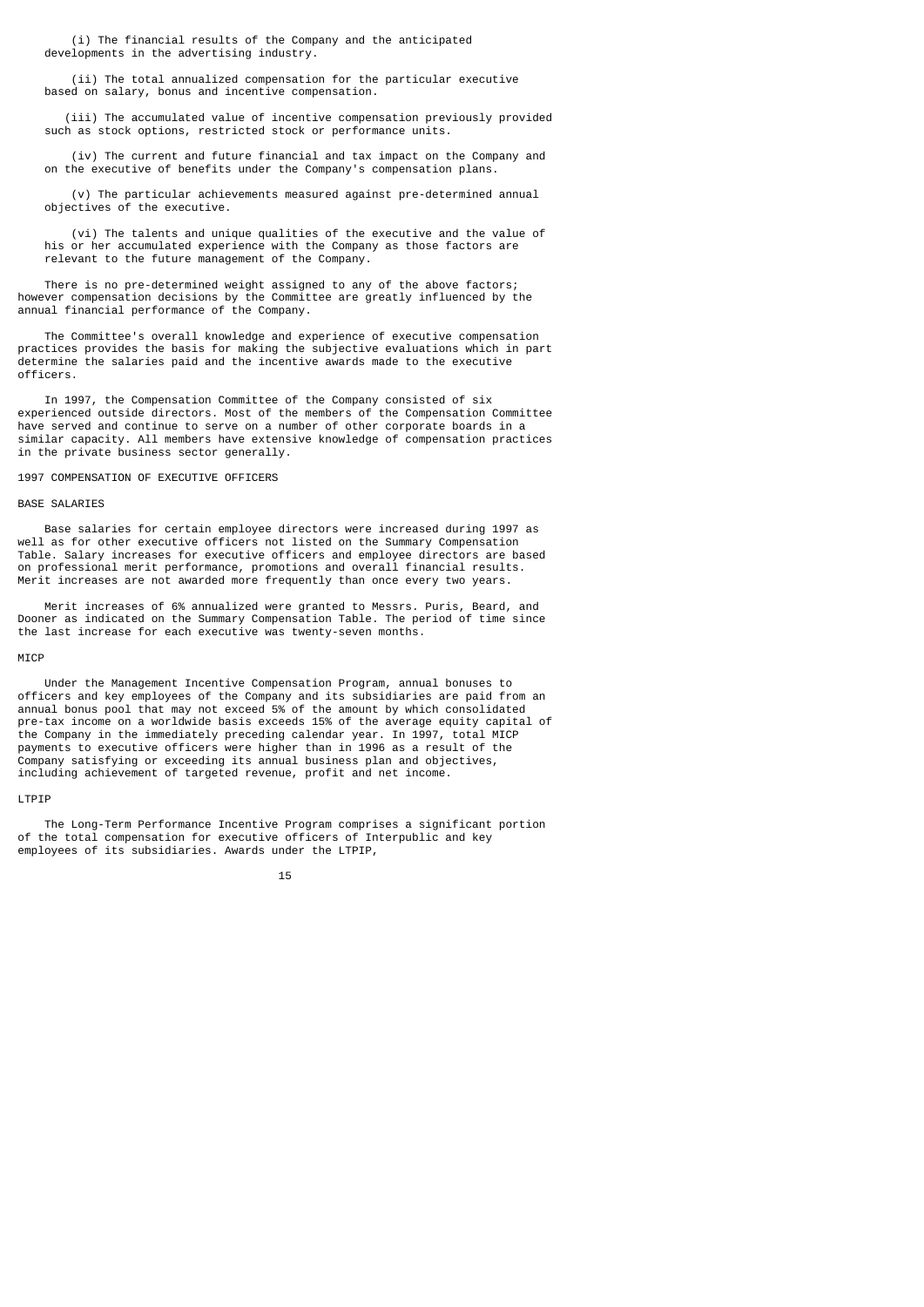consisting of performance units each having a four-year term, are granted biennially. Grants of performance units for the 1997-2000 four-year performance period were made in 1997 to executives including the named executives officers. A total of 10,020 performance units were granted to five executive officers of the Company other than the named executive officers covering the 1997-2000 LTPIP performance period. In granting individual LTPIP awards for the 1997-2000 performance period to executives the Committee considered certain factors including but not limited to, level of position, tenure with the Company or its subsidiaries, history of past grants, performance and current job level of the executive or significant changes in the executive's responsibility.

# EQUITY GRANTS

 Under the shareholder-approved 1997 Performance Incentive Plan, stock options and restricted stock may be awarded to officers and key employees of the Company and its subsidiaries. Stock options are granted on such terms as are approved by the Committee, provided that the term of the option may not exceed ten years and the exercise price may not be less than the fair market price of the Common Stock on the date of grant. Shares of restricted stock granted are restricted as to the selling or transferring of the shares typically for a minimum of five years from date of grant and are forfeited if the executive should leave the employment of the Company, unless the Committee deems otherwise. In determining individual grants of stock options and restricted stock the Committee takes into consideration the number of years since previous grants, the financial performance of the Company over recent years in terms of annual operating margin, revenue and operating profit growth and the growth of shareholder value and the overall compensation and performance of the executive. The Committee also reviews various outside survey data pertaining to the pattern of grants made by other companies having approximate capitalization and growth similar to those of Interpublic (including several of the companies in the Peer Group Index, appearing in the two performance graphs that follow this Report).

 Restricted stock grants are periodically granted by the Committee to executive officers and are designed to focus key executives on the long-term performance of the Company. During 1997 Mr. Dooner, in recognition of his increased responsibilities and performance was granted 165,000 (110,000 pre-split) restricted shares and 75,000 (50,000 pre-split) stock options. Mr. Lowe was granted 60,000(40,000 pre-split) stock options in recognition of his expanded executive responsibilities in the Company's sport marketing business.

 A total of 39,000 (26,000 pre-split) shares of restricted stock were granted to three executive officers other than the named executive officers during the year in recognition of individual achievements. Stock options covering an aggregate of 78,870 (52,580 pre-split) shares were granted to five executive officers other than the named executive officers.

### TAX LAW

 Under the federal income tax laws, the deduction that a publicly-held company is allowed for compensation paid to the chief executive officer and to its other four most highly compensated executive officers generally is limited to \$1 million exclusive of qualifying performance-based compensation. The Committee has and will continue to consider ways to maximize the deductibility of executive compensation, including the utilization of performance-based plans, while retaining the discretion the Committee deems necessary to compensate executive officers in a manner commensurate with performance and the competitive environment for executive talent. The 1997 Performance Incentive Plan contains provisions relating to MICP Awards, LTPIP Awards, stock option grants and performance units that are intended to make the awards eligible for performance based compensation exclusive of the \$1 million limitation.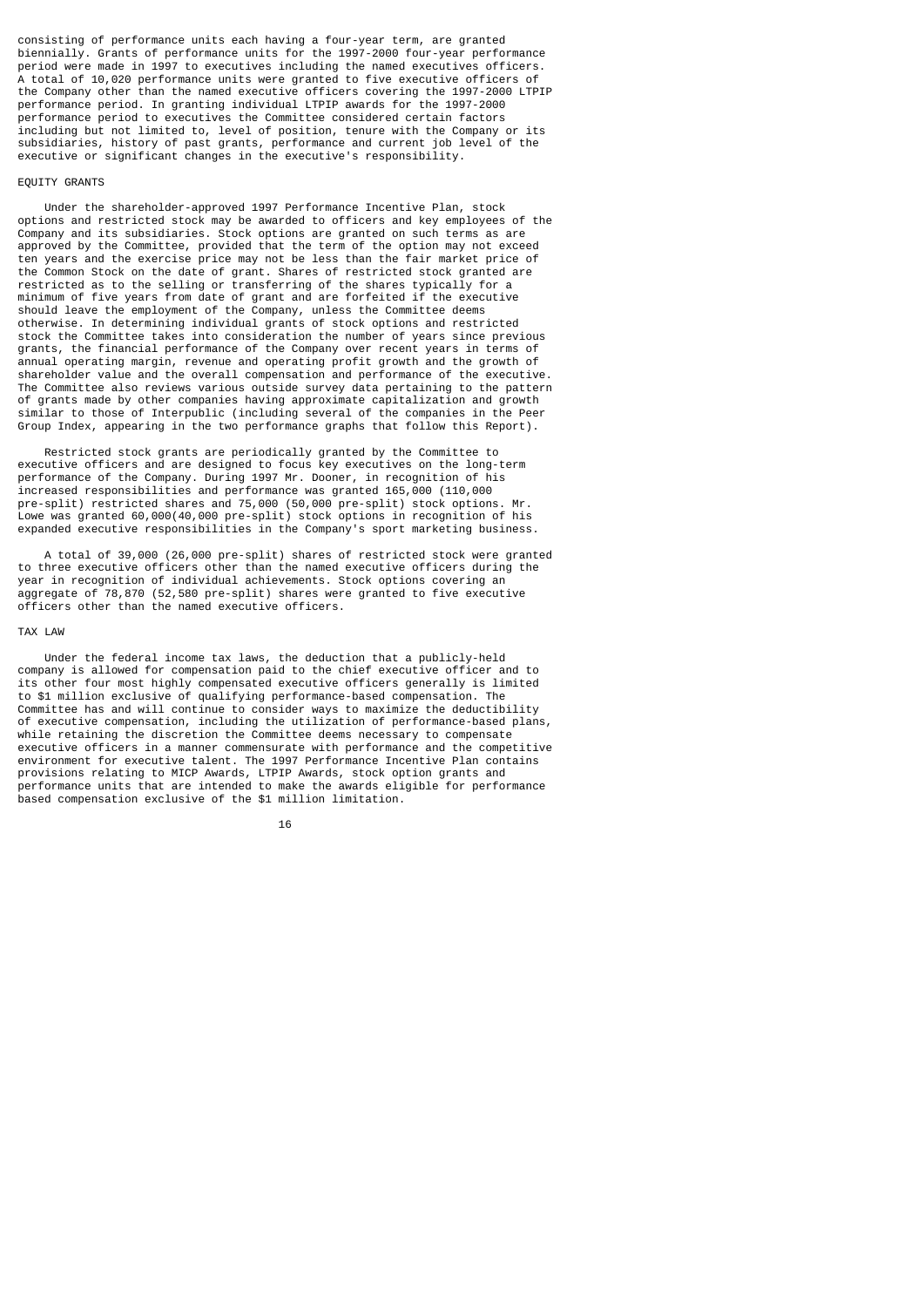### COMPENSATION OF CHIEF EXECUTIVE OFFICER

 During 1997 certain changes were made to Mr. Geier's compensation package primarily in recognition of his continued successful tenure as Chairman and Chief Executive Officer.

 A less than 1% base salary increase was awarded to Mr. Geier which became effective June 1, 1997. In addition to the salary increase and in lieu of additional cash salary Mr. Geier was awarded 75,000 (50,000 pre-split) restricted shares which are subject to forfeiture under certain conditions and 54,000 (pre-split 36,000) stock options. Mr. Geier's last salary increase was October 1, 1991.

 Mr. Geier received an MICP award for 1997 of \$1,250,000. Mr. Geier's 1997 MICP award was based on a number of factors including an increase of 16.5% in net income an increase of 12.5% in basic earnings per share and an increase of 23.2% in gross income, which in the opinion of the Committee contributed to an increase in shareholder value.

 Consistent with the Committee's desire to link key executive compensation to the financial growth and success of the Company and stock over the long-term, Mr. Geier was granted under the LTPIP for the 1997-2000 period 16,000 performance units. The ultimate value of the performance units, if any, will depend on the Company's compound growth rate in operating profit as described in the Long Term Incentive Compensation Table over the four-year period referred to in that table.

 The majority of Mr. Geier's compensation package continues to be at risk and directly tied to the long-term financial and performance growth of the Company and the value of Interpublic stock.

> Leif H. Olsen, Chairman Frank J. Borelli Reginald K. Brack Jill M. Considine Allen Questrom J. Phillip Samper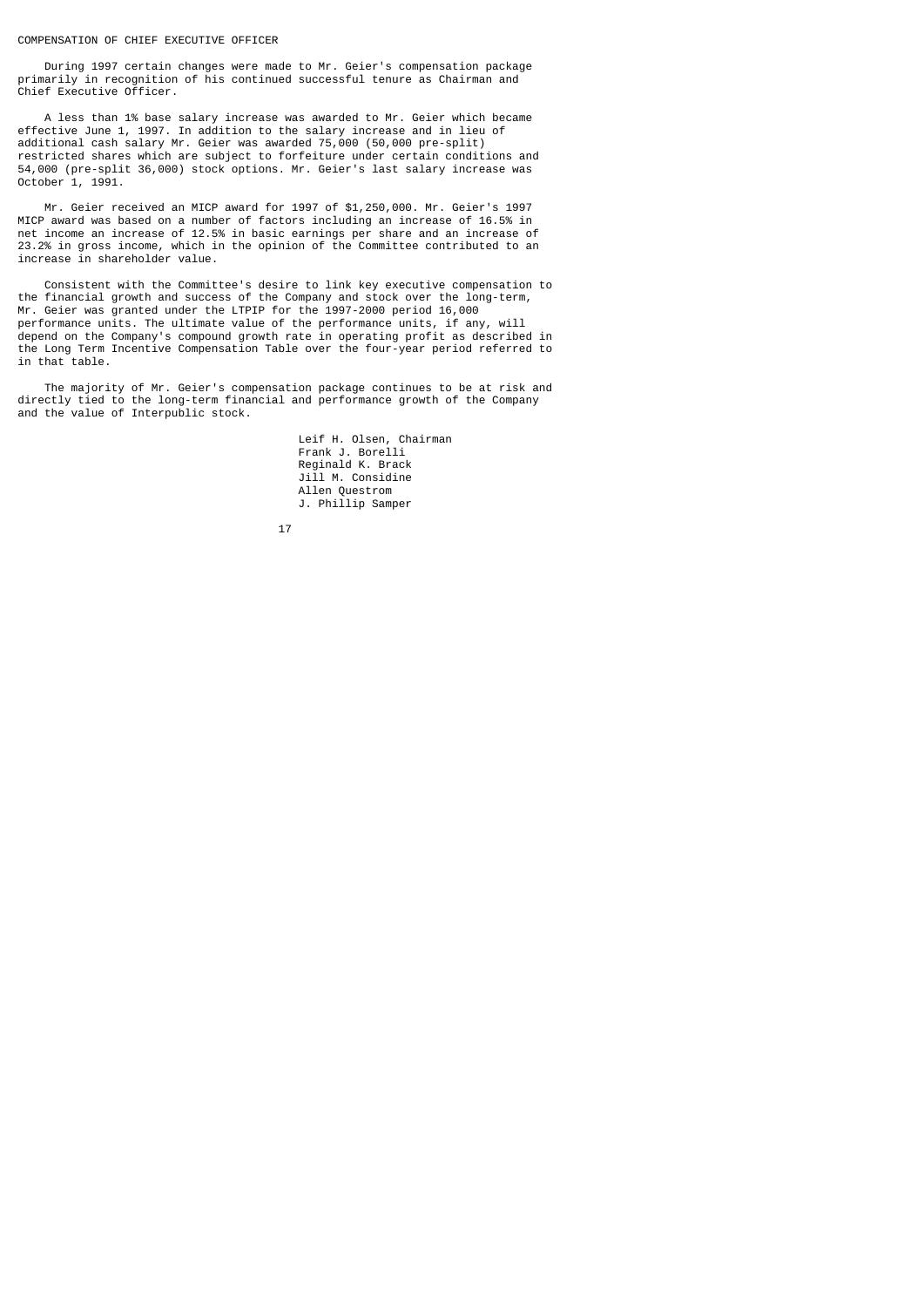COMPARISON OF FIVE-YEAR CUMULATIVE TOTAL RETURN(1) OF THE INTERPUBLIC GROUP OF COMPANIES, INC. COMMON STOCK, THE S&P 500 AND PEER GROUP INDEX(2)

EDGAR REPRESENTATION OF DATA POINTS USED IN PRINTED GRAPHIC

DOLLARS

| 1992<br>1993<br>1994<br>1995<br>1996<br>1997 | Interpublic Group of Cos   | 100.00<br>93.27<br>95.24<br>130.65<br>145.16<br>231.08 | S&P 500<br>100.00<br>110.06<br>111.52<br>153.39<br>188.59<br>251.49 | Peer Group<br>100.00<br>109.19<br>118.17<br>158.57<br>204.67<br>321.53 |                            |                            |
|----------------------------------------------|----------------------------|--------------------------------------------------------|---------------------------------------------------------------------|------------------------------------------------------------------------|----------------------------|----------------------------|
|                                              | 1992                       | 1993                                                   | 1994                                                                | 1995                                                                   | 1996                       | 1997                       |
| Interpublic<br>$S & P$ 500<br>Peer Group     | 100.00<br>100.00<br>100.00 | 93.27<br>110.06<br>109.19                              | 95.24<br>111.52<br>118.17                                           | 130.65<br>153.39<br>158.57                                             | 145.16<br>188.59<br>204.67 | 231.08<br>251.49<br>321.53 |

- ------------------------------

(1) Assumes \$100 is invested on December 31, 1992, and that all dividends are reinvested.

<sup>(2)</sup> The Peer Group Index includes Interpublic, and in addition consists of Cordiant plc (formerly Saatchi & Saatchi plc), Omnicom, True North Communications Inc., (formerly Foote Cone & Belding), Grey Advertising and WPP Group. Total shareholder return is weighted according to market capitalization at the beginning of each annual period.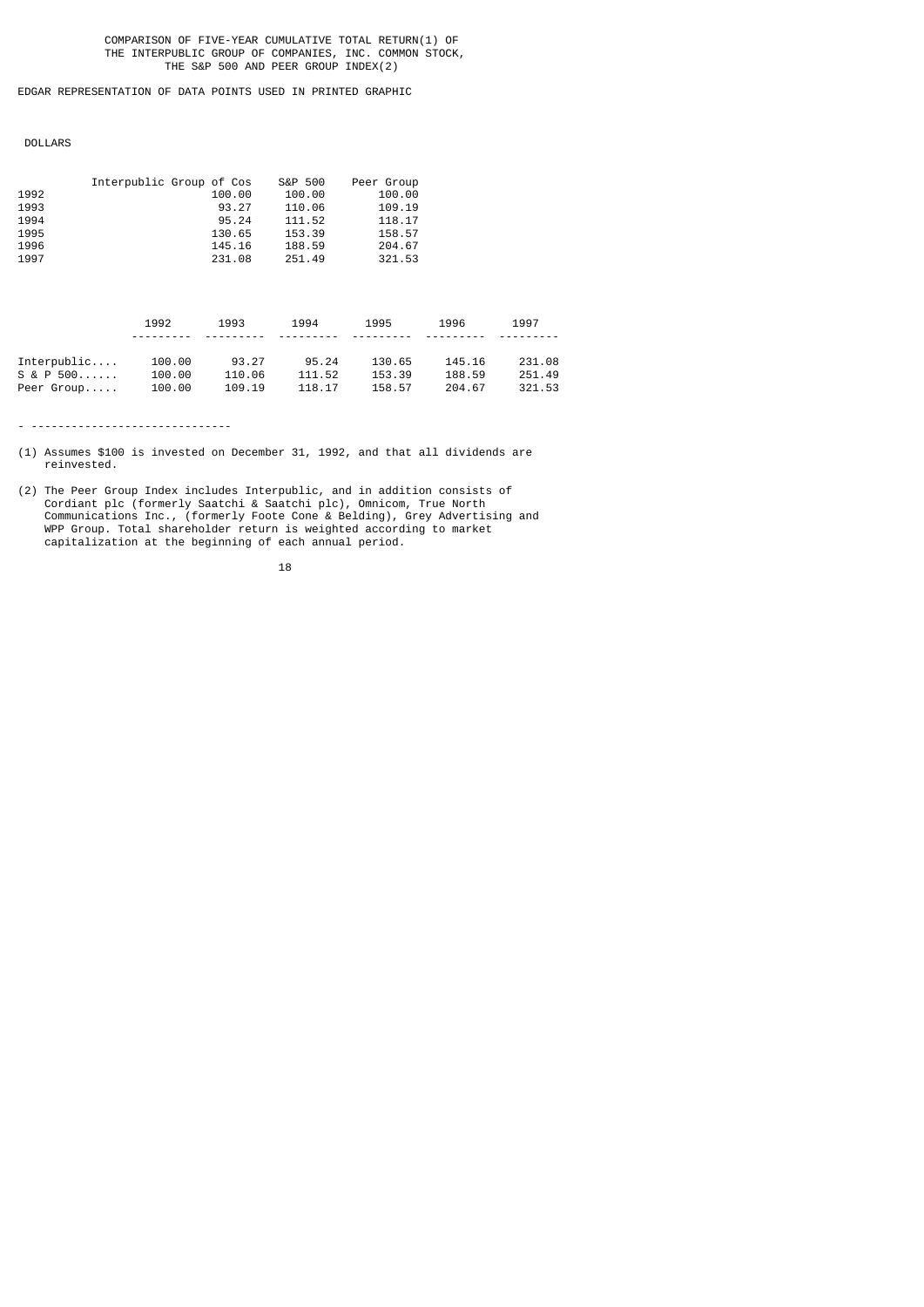### COMPARISON OF TWELVE-YEAR CUMULATIVE TOTAL RETURN (1) OF THE INTERPUBLIC GROUP OF COMPANIES, INC. COMMON STOCK, THE S&P 500 AND PEER GROUP INDEX(2)

# EDGAR REPRESENTATION OF DATA POINTS USED IN PRINTED GRAPHIC

|      | INTERPUBLIC GROUP OF<br>COS. | S&P 500 | PEER GROUP |
|------|------------------------------|---------|------------|
|      |                              |         |            |
| 1985 | 100.00                       | 100.00  | 100.00     |
| 1986 | 131.81                       | 118.66  | 106.87     |
| 1987 | 155.78                       | 124.89  | 112.00     |
| 1988 | 184.45                       | 145.57  | 115.03     |
| 1989 | 250.70                       | 191.60  | 132.02     |
| 1990 | 275.13                       | 185.66  | 93.23      |
| 1991 | 458.16                       | 242.11  | 135.70     |
| 1992 | 566.49                       | 260.53  | 168.97     |
| 1993 | 528.34                       | 286.75  | 184.50     |
| 1994 | 539.52                       | 290.54  | 199.68     |
| 1995 | 740.09                       | 399.63  | 267.93     |
| 1996 | 822.34                       | 491.35  | 345.83     |
| 1997 | 1309.00                      | 655.22  | 543.24     |

|               | 1985      | 1986   | 1987   | 1988   | 1989   | 1990   | 1991   | 1992   | 1993   | 1994   |
|---------------|-----------|--------|--------|--------|--------|--------|--------|--------|--------|--------|
|               | --------- |        |        |        |        |        |        |        |        |        |
| $Interpublic$ | 100.00    | 131.81 | 155.78 | 184.45 | 250.70 | 275.13 | 458.16 | 566.49 | 528.34 | 539.52 |
| S&P 500       | 100.00    | 118.66 | 124.89 | 145.57 | 191.60 | 185.66 | 242.11 | 260.53 | 286.75 | 290.54 |
| Peer Group    | 100.00    | 106.87 | 112.00 | 115.03 | 132.02 | 93.23  | 135.70 | 168.97 | 184.50 | 199.68 |

|               | 1995     | 1996   | 1997            |
|---------------|----------|--------|-----------------|
|               | -------- | .      | - - - - - - - - |
| $Interpublic$ | 740.09   | 822.34 | 1309.00         |
| S&P 500       | 399.63   | 491.35 | 655.22          |
| Peer Group    | 267.93   | 345.83 | 543.24          |

- ------------------------------

- (1) Assumes \$100 is invested on December 31, 1985, and that all dividends are reinvested.
- (2) The Peer Group Index includes Interpublic, and in addition consists of Cordiant plc (formerly Saatchi & Saatchi plc), Omnicom, True North Communications Inc. (formerly Foote Cone & Belding), Grey Advertising and WPP Group. Total shareholder return is weighted according to market capitalization at the beginning of each annual period.

 An important objective of the Company is to create long-term reward for shareholders. The table that appears above has been presented to show comparative cumulative return over a twelve-year period.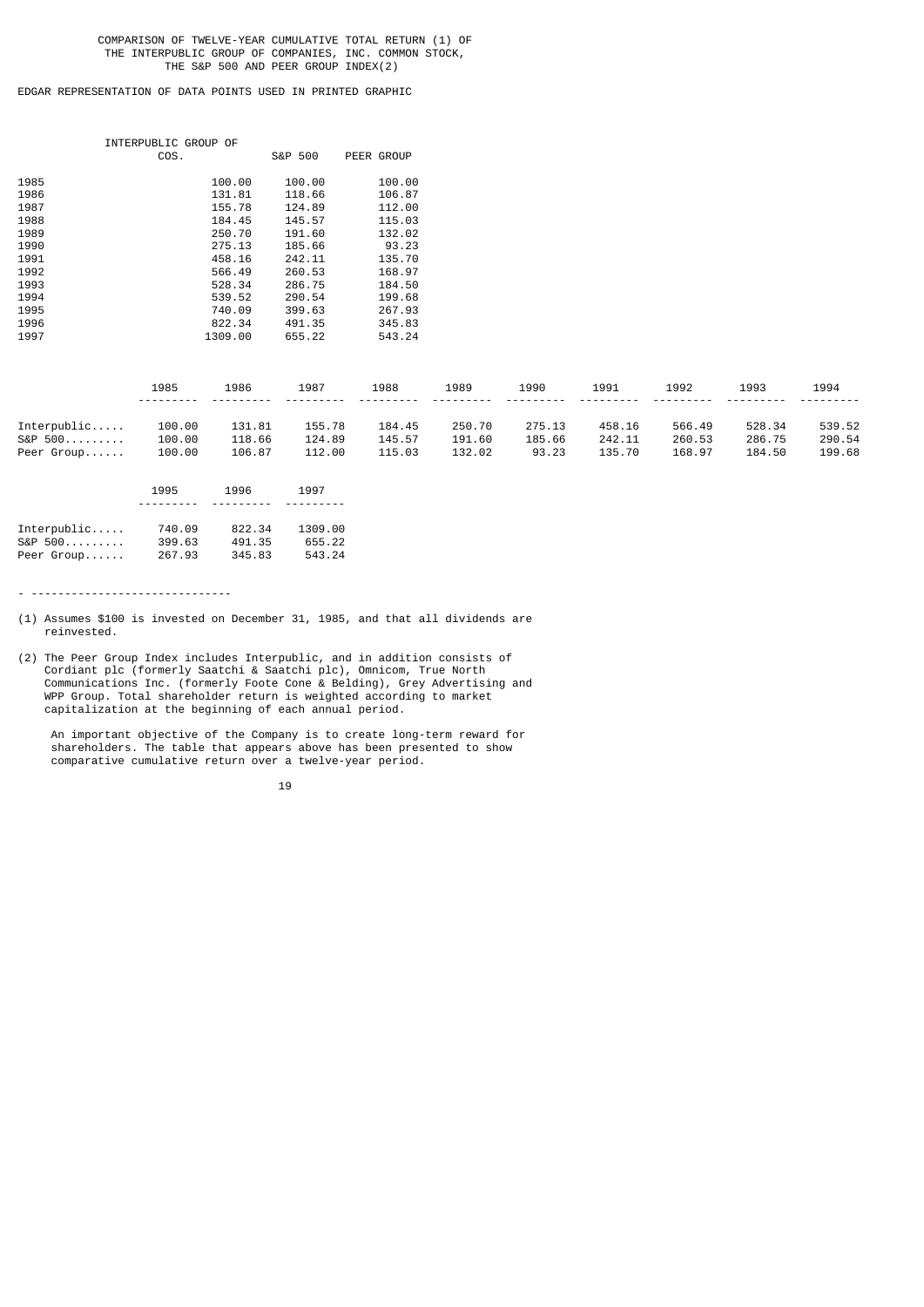### 2. APPOINTMENT OF INDEPENDENT ACCOUNTANTS

 Price Waterhouse has been appointed and is acting as independent accountants of the Company for the year 1998. This firm has been the Company's independent accountants since 1952. Price Waterhouse has advised the Company that they are independent accountants with respect to the Company and its subsidiaries within the meaning of the rules and regulations of the Securities and Exchange Commission.

 A representative of Price Waterhouse is expected to be present at the Annual Meeting with the opportunity to make a statement and to respond to appropriate questions.

 If a majority of the shares of Common Stock present in person or by proxy and entitled to vote do not confirm the appointment of Price Waterhouse, the Board of Directors of the Company will take such vote into consideration and take action consistent to the extent practicable with the stockholders' vote and the Company's need for the services of independent accountants for the balance of the year 1998.

 THE BOARD OF DIRECTORS RECOMMENDS A VOTE FOR CONFIRMATION OF THE APPOINTMENT OF PRICE WATERHOUSE.

3. STOCKHOLDERS' PROPOSAL REGARDING NORTHERN IRELAND

 Interpublic is advised that three stockholders intend to present the proposal set forth below for consideration and action by stockholders at the Annual Meeting. The names and addresses of these three stockholders and the number of shares of Common Stock each has stated that each owns will be furnished by Interpublic promptly upon receipt by Interpublic of an oral or written request for such information. The stockholders' proposal is as follows:

 WHEREAS, the Interpublic Group has a wholly-owned subsidiary in Northern Ireland, McCann-Erickson Belfast Ltd.,

 WHEREAS, the on-going peace process in Northern Ireland encourages us to search for non-violent means for establishing justice and equality;

 WHEREAS, employment discrimination in Northern Ireland has been cited by the International Commission of Jurists as being one of the major causes of the conflict in that country; and

 WHEREAS, Dr. Sean MacBride, founder of Amnesty International and Nobel Peace Laureate, has proposed several equal opportunity employment principles to serve as guidelines for corporations in Northern Ireland. These include:

 1. Increasing the representation of individuals from under represented religious groups in the workforce including managerial, supervisory, administrative, clerical and technical jobs.

 2. Adequate security for the protection of minority employees both at the workplace and while traveling to and from work.

 3. The banning of provocative religious or political emblems from the workplace.

 4. All job openings should be publicly advertised and special recruitment efforts should be made to attract applicants from under represented religious groups.

 5. Layoff, recall, and termination procedures should not in practice, favor particular religious groupings.

 6. The abolition of job reservations, apprenticeship restrictions, and differential employment criteria, which discriminate on the basis of religion or ethnic origin.

 7. The development of training programs that will prepare substantial numbers of current minority employees for skilled jobs, including the expansion of existing programs and the creation of new programs to train, upgrade, and improve the skills of minority employees.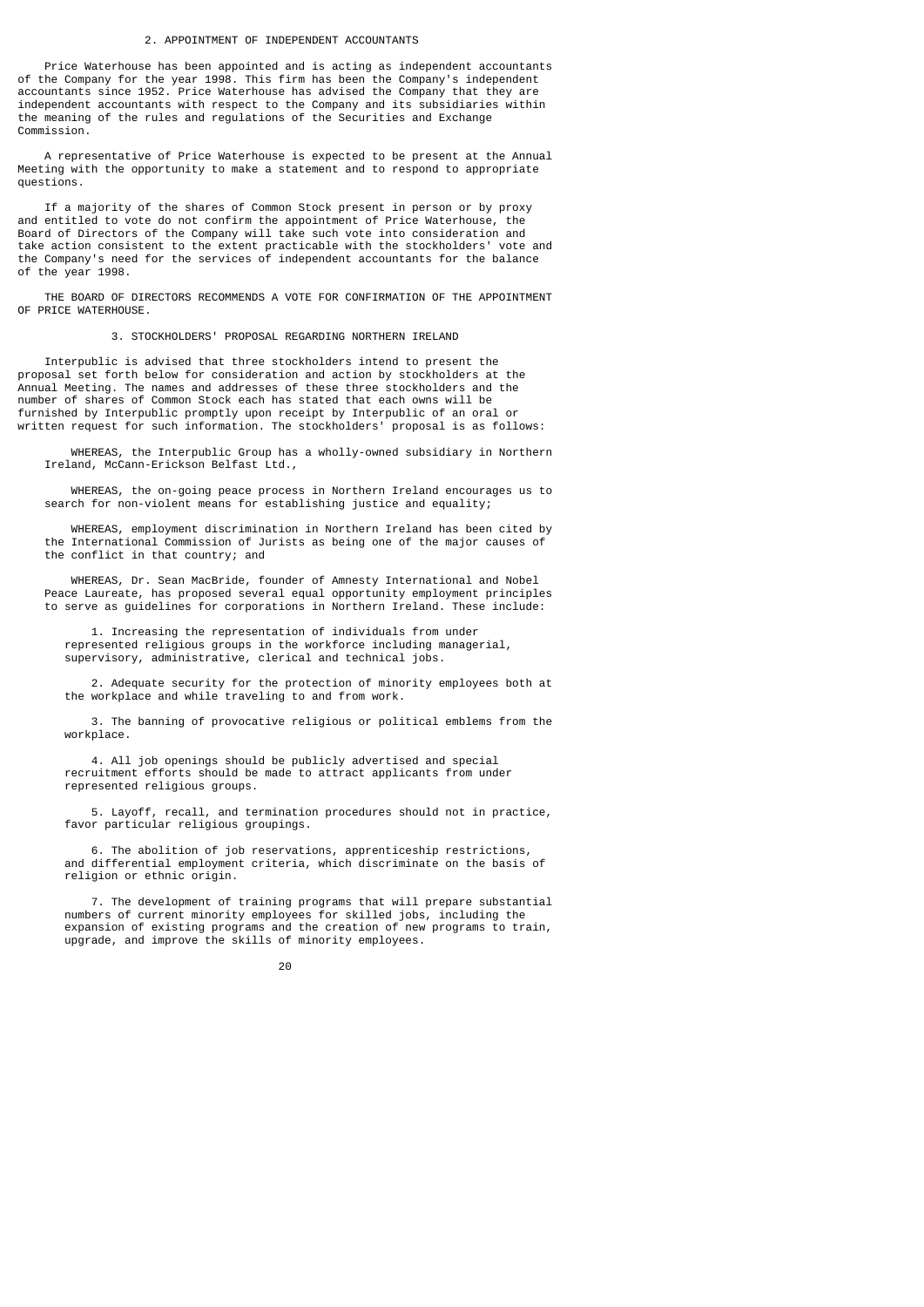8. The establishment of procedures to assess, identify and actively recruit minority employees with potential for further advancement.

 9. The appointment of a senior management staff member to oversee the Company's affirmative action efforts and the setting up of timetables to carry out affirmative action principles.

RESOLVED, Shareholders request the Board of Directors to:

 1. Make all possible lawful efforts to implement and/or increase activity on each of the nine MacBride Principles.

### SUPPORTING STATEMENT

- We believe that our Company benefits by hiring from the widest available talent pool. An employee's ability to do the job should be the primary consideration in hiring and promotion decisions.
- Continued discrimination and worsening employment opportunities have been cited as contributing to support for a violent solution to Northern Ireland's problems.
- Implementation of the MacBride Principles by the Company will demonstrate its concern for human rights and equality of opportunity in its international operations.

PLEASE VOTE YOUR PROXY FOR THESE CONCERNS.

### INTERPUBLIC'S STATEMENT IN OPPOSITION

 Interpublic has one advertising agency in Northern Ireland, McCann-Erickson Belfast, which was acquired in June 1986. This agency has about 32 employees.

 Management of Interpublic believes that McCann-Erickson Belfast's policies and practices are consistent with Interpublic's policy to recruit, employ and promote all qualified personnel without regard to race, creed, color, national origin, sex, age, veteran status or disability.

 The Company shares the proponents' concern for human rights and equality of opportunity as well as the need to encourage employment and opportunity in Northern Ireland. It believes that an effective commitment to fair employment has been made in good faith by McCann-Erickson Belfast, and that implementation of all of the MacBride Principles is not necessary or desirable under the circumstances. Furthermore, it is not practical or prudent for the Board of Directors of the Company to develop solutions in the United States to problems unique to Northern Ireland.

 Interpublic believes that McCann-Erickson Belfast is in full compliance with the Fair Employment (Northern Ireland) Act of 1989, as amended, effective in Northern Ireland. Under this law, an employee designated as the Monitoring Officer is required to monitor the religious composition of the workforce and to submit a statutory annual report to the Fair Employment Commission. The Monitoring Officer for McCann-Erickson Belfast reports he has found no evidence of religious or political discrimination in the composition of its workforce.

 McCann-Erickson Belfast ("MEB") has adopted and implements the following Policy Statement on Religious Equality of Opportunity in Employment:

 (1) Overall responsibility for policy and practice has been undertaken by the Managing Director, although it is emphasized that employees at every level within the organization have a responsibility in the promotion of equality of opportunity in employment.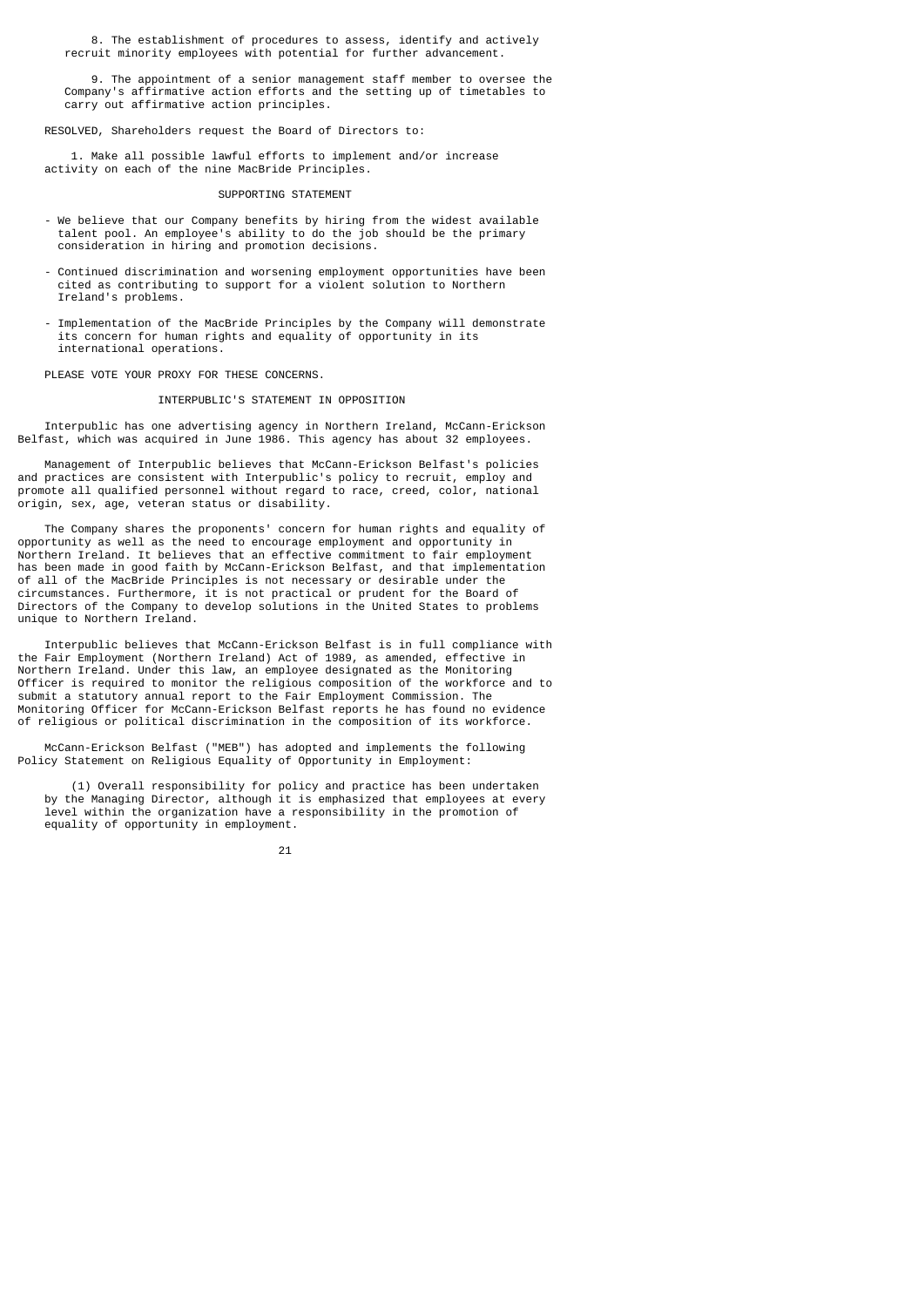(2) MEB endorses the merit principle, namely that the best individual for a job will be selected without regard for his or her religious belief or perceived religious affiliation. This principle applies both to permanent payroll and temporary positions. The merit principle is confirmed as applying to recruitment to the Company, training, transfer and promotion.

 (3) Job vacancies which require external candidates will be advertised in the press or lodged with accredited organizations including the job centers in a way which ensures that qualified candidates across the community are made aware of such opportunities. Word of mouth as a means of securing applicants is discontinued.

 (4) MEB will periodically review its selection criteria and procedures to maintain a system where individuals are selected, promoted and treated solely on the basis of their merits and those abilities which are appropriate to the job. Such reviews may include the evaluation of existing and new objective tests related to clearly defined job attributes.

 (5) MEB will monitor the religious composition of the total employee body by defined job groupings and will carry out compositional analyses of all applicants for vacancies at every level. The religious affiliation records will be maintained, summarized and analyzed by the Monitoring Officer.

 (6) Where compositional analysis points to the need for further affirmative action, MEB will determine what action is required to be taken and will diligently implement appropriate action.

 (7) MEB will distribute and publicize this policy statement throughout the premises and elsewhere as is from time to time appropriate.

 (8) MEB will ensure through the grievance procedure that any employee who believes that inequitable treatment has been applied to him or her within the scope of this policy is afforded full opportunity to raise the matter.

 (9) All employees have a responsibility to accept their personal involvement in the practical application of this policy, but specific responsibility falls upon management who are involved in recruitment, employee administration and training.

 (10) It is the responsibility of all employees in conjunction with MEB to foster and encourage a harmonious working atmosphere in which no section of the community feels threatened or intimidated because of their religion.

### VOTE REQUIRED

 The affirmative vote of the majority of the shares present in person or by proxy and entitled to vote at the Annual Meeting is required to approve the stockholders' proposal.

 THE BOARD OF DIRECTORS RECOMMENDS A VOTE AGAINST THE STOCKHOLDERS' PROPOSAL REGARDING NORTHERN IRELAND.

#### <u>22</u>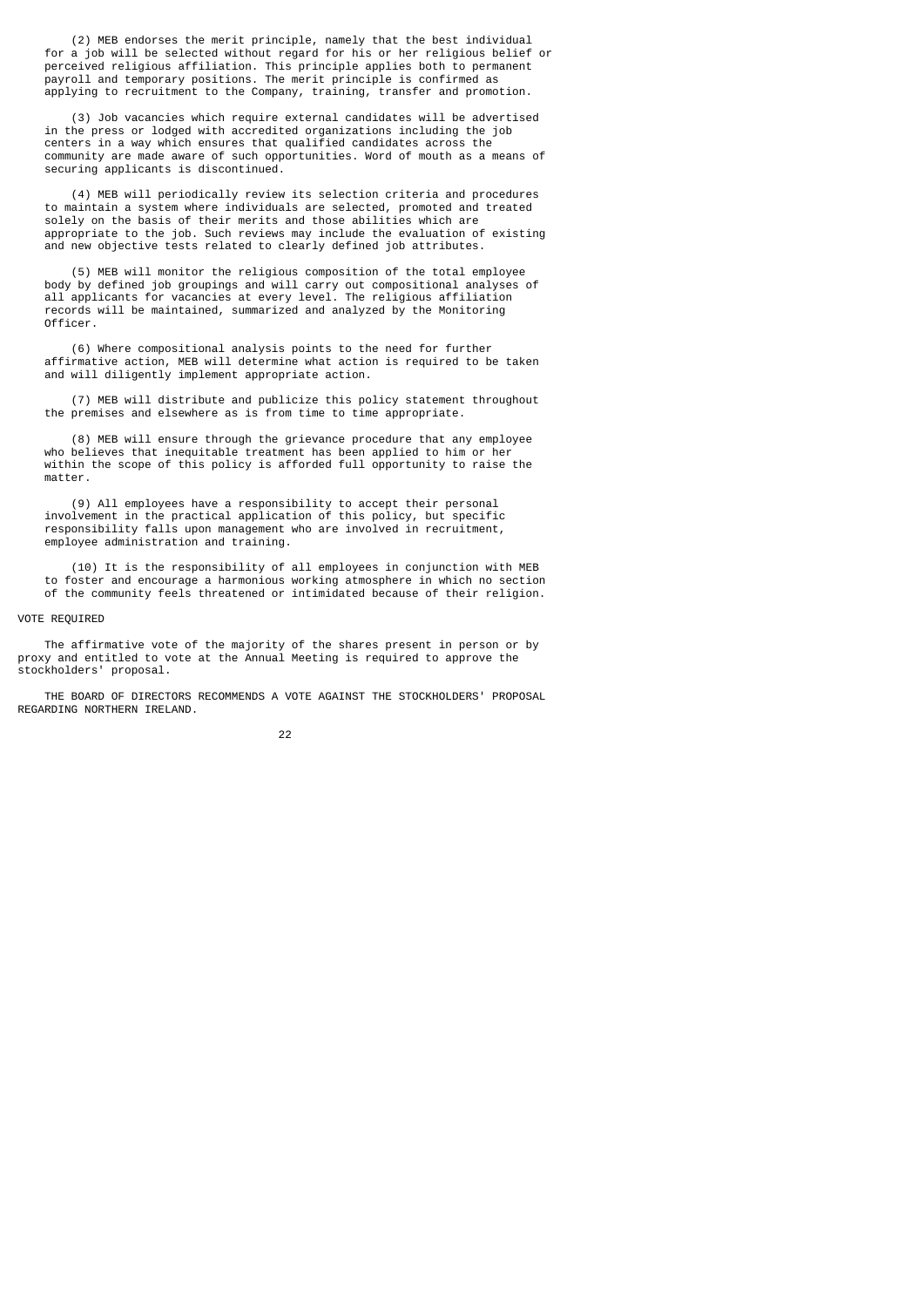### SOLICITATION OF PROXIES

 The solicitation of proxies is made on behalf of the Management of the Company. Solicitation of proxies will be primarily by mail. In addition, proxies may be solicited in person or by telephone, telefax or other means by officers, directors and employees of the Company, for which they will receive no additional compensation. Banks, brokers and others holding stock in their names or in the names of nominees will be reimbursed for out-of-pocket expenses incurred in sending proxy material to the beneficial owners of such shares. The cost of solicitation will be borne by the Company. D.F. King & Co., New York, N.Y., has been retained to assist the Company in the distribution of proxy materials to, and the solicitation of proxies from, brokers and other institutional holders at a fee of \$7,500, plus reasonable out-of-pocket expenses. The Company also has agreed to indemnify D.F. King for certain liabilities, including liabilities arising under the federal securities laws.

 The Management is not aware of any other matters which may be brought before the meeting. If other matters not now known come before the meeting, the persons named in the accompanying form of proxy or their substitutes will vote such proxy in accordance with their best judgment.

> By Order of the Board of Directors, NICHOLAS J. CAMERA **SECRETARY**

April 17, 1998

<u>23 and 23 and 23 and 23 and 23 and 23 and 23 and 23 and 23 and 23 and 23 and 23 and 23 and 23 and 23 and 23 and 23 and 23 and 23 and 23 and 23 and 23 and 23 and 23 and 23 and 23 and 23 and 23 and 23 and 23 and 23 and 23 a</u>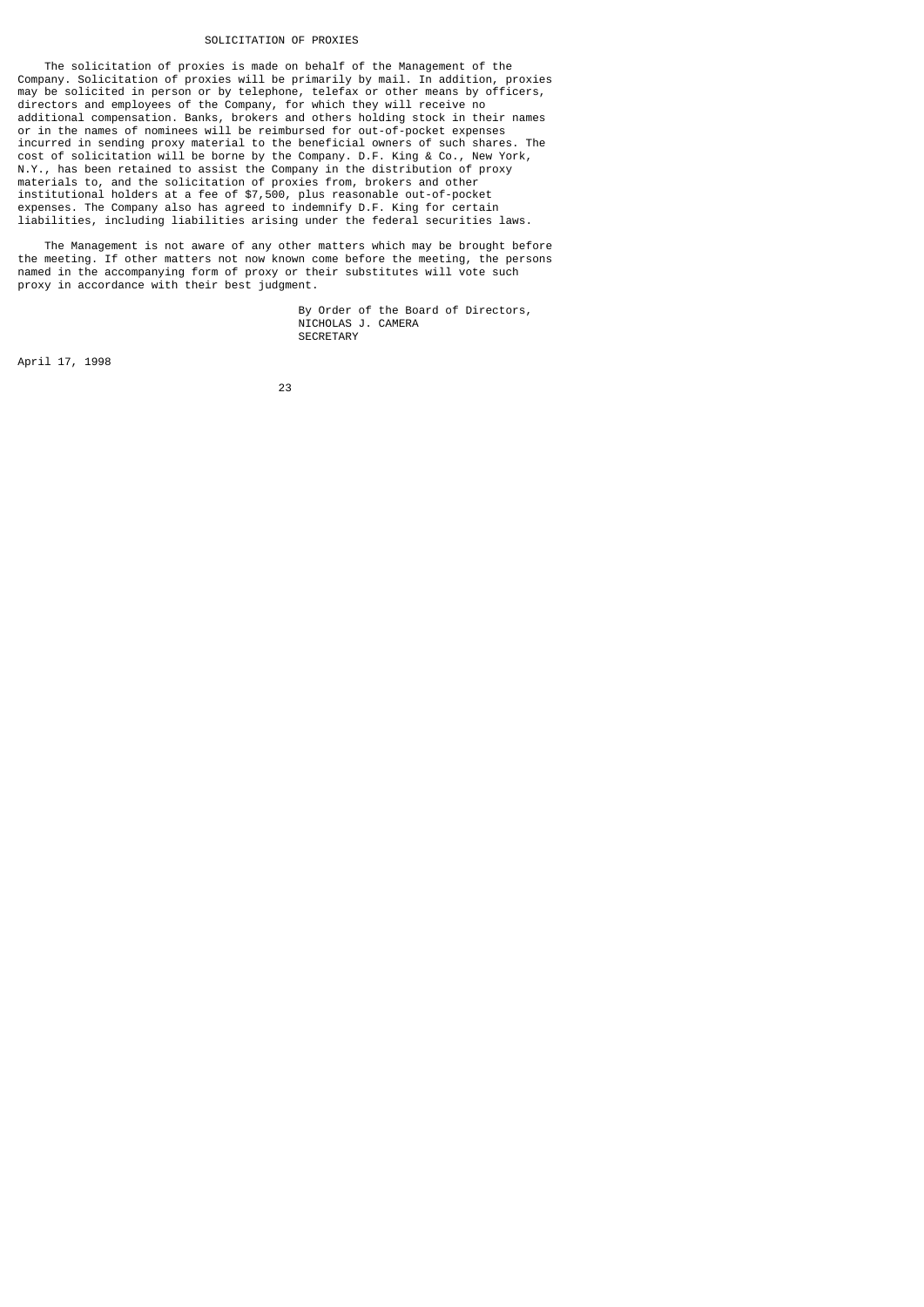### THE INTERPUBLIC GROUP OF COMPANIES, INC. PROXY SOLICITED ON BEHALF OF THE BOARD OF DIRECTORS OF THE COMPANY FOR ANNUAL MEETING OF STOCKHOLDERS, MAY 18, 1998

P

- R The undersigned hereby constitutes and appoints Eugene P. Beard, Philip H.
- O Geier, Jr. and Nicholas J. Camera, and each of them, his true and lawful
- X agents and proxies, with full power of substitution in each, to represent the Y undersigned at the Annual Meeting of Stockholders of THE INTERPUBLIC GROUP OF COMPANIES, INC. to be held in The Equitable Center, 787 Seventh Avenue, New
- York, New York, on Monday, May 18, 1998 at 9:30 A.M. Eastern Time, and at any adjournments thereof, on all matters to come before the meeting.

Election of Directors. Nominees:

Eugene P. Beard, Frank J. Borelli, Reginald K. Brack, Jill M. Considine, John J. Dooner, Jr., Philip H. Geier, Jr., Frank B. Lowe, Leif H. Olsen, Martin F. Puris, Allen Questrom and J. Phillip Samper.

YOU ARE ENCOURAGED TO SPECIFY YOUR CHOICES BY MARKING THE APPROPRIATE BOXES, SEE REVERSE SIDE, BUT YOU NEED NOT MARK ANY BOXES IF YOU WISH TO VOTE IN ACCORDANCE WITH THE BOARD OF DIRECTORS' RECOMMENDATIONS. HOWEVER, THE PROXY HOLDERS CANNOT VOTE YOUR SHARES UNLESS YOU SIGN, DATE AND RETURN THIS CARD.

SEE REVERSE SIDE